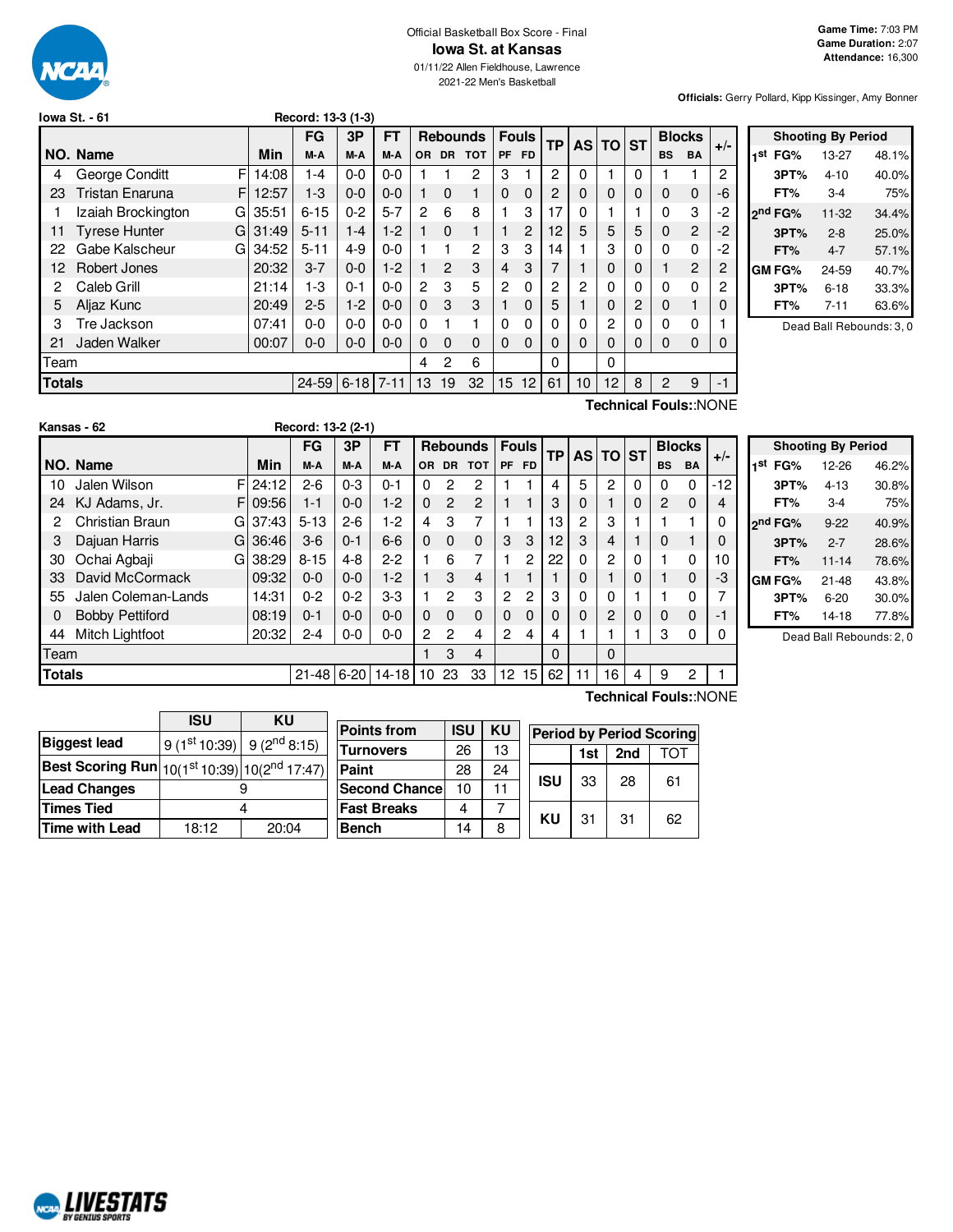

**Officials:** Gerry Pollard, Kipp Kissinger, Amy Bonner

# **Period 1**

| <b>Quarter Starters:</b> |                                                                             |             |              |               |                                                  |                                                            |
|--------------------------|-----------------------------------------------------------------------------|-------------|--------------|---------------|--------------------------------------------------|------------------------------------------------------------|
| KU                       | 2 Braun C                                                                   | 3 Harris D  |              | 10 Wilson J   | 24 Adams, Jr. K                                  | 30 Agbaji O                                                |
| ISU                      | 1 Brockington I                                                             | 4 Conditt G |              | 11 Hunter T   | 22 Kalscheur G                                   | 23 Enaruna T                                               |
| <b>Game Time</b>         | <b>KU</b>                                                                   |             | <b>Score</b> | Diff          |                                                  | <b>ISU</b>                                                 |
| 20:00                    | 24 ADAMS, JR. K jumpball lost                                               |             |              |               | 4 CONDITT G jumpball won                         |                                                            |
| 19:38                    |                                                                             |             | $0 - 2$      | $-2$          | 23 ENARUNA T 2pt FG in the paint, dunk, made (2) |                                                            |
| 19:38                    |                                                                             |             |              |               | 22 KALSCHEUR G assist (1)                        |                                                            |
| 19:22                    | 2 BRAUN C foul drawn (1)                                                    |             |              |               | 4 CONDITT G foul shooting (1 - 1)                |                                                            |
| 19:22                    | 2 BRAUN C free throw 1 - 2 missed                                           |             |              |               |                                                  |                                                            |
| 19:22                    | offensive dead ball rebound (1)                                             |             |              |               |                                                  |                                                            |
| 19:22                    | 2 BRAUN C free throw 2 - 2 made (1)                                         |             | $1 - 2$      | $-1$          |                                                  |                                                            |
| 19:05                    |                                                                             |             |              |               | 11 HUNTER T turnover bad pass (1)                |                                                            |
| 18:37                    | 24 ADAMS, JR. K 2pt FG from turnover in the paint, dunk, made<br>(2)        |             | $3 - 2$      | $\mathbf{1}$  |                                                  |                                                            |
| 18:37                    | 10 WILSON J assist (1)                                                      |             |              |               |                                                  |                                                            |
| 18:19                    |                                                                             |             | $3-4$        | $-1$          | shot made (2)                                    | 1 BROCKINGTON I 2pt FG outside the paint, step back jump   |
| 17:52                    | 24 ADAMS, JR. K turnover lost ball (1)                                      |             |              |               |                                                  |                                                            |
| 17:44                    | 24 ADAMS, JR. K foul shooting (1 - 1)                                       |             |              |               | 11 HUNTER T foul drawn (1)                       |                                                            |
| 17:44                    |                                                                             |             |              |               | 11 HUNTER T free throw 1 - 2 missed              |                                                            |
| 17:44                    |                                                                             |             |              |               | offensive dead ball rebound (1)                  |                                                            |
| 17:44                    |                                                                             |             |              |               | 4 CONDITT G substitution out                     |                                                            |
| 17:44                    |                                                                             |             |              |               | 12 JONES R substitution in                       |                                                            |
| 17:44                    |                                                                             |             | $3 - 5$      | -2            | 11 HUNTER T free throw 2 - 2 made (1)            |                                                            |
| 17:25                    | 10 WILSON J 3pt FG, pull up jump shot missed                                |             |              |               |                                                  |                                                            |
| 17:21                    |                                                                             |             |              |               | 1 BROCKINGTON I defensive rebound (1)            |                                                            |
| 17:16                    |                                                                             |             |              |               | 1 BROCKINGTON I turnover lost ball (1)           |                                                            |
| 17:05                    | 30 AGBAJI O 2pt FG from turnover outside the paint, jump shot<br>made $(2)$ |             | $5 - 5$      | 0             |                                                  |                                                            |
| 17:05                    | 10 WILSON J assist (2)                                                      |             |              |               |                                                  |                                                            |
| 16:45                    |                                                                             |             |              |               | 12 JONES R 2pt FG in the paint, layup missed     |                                                            |
| 16:43                    | 24 ADAMS, JR. K defensive rebound (1)                                       |             |              |               |                                                  |                                                            |
| 16:40                    |                                                                             |             |              |               | 22 KALSCHEUR G substitution out                  |                                                            |
| 16:40                    |                                                                             |             |              |               | 2 GRILL C substitution in                        |                                                            |
| 16:32                    | 10 WILSON J 3pt FG, jump shot missed                                        |             |              |               |                                                  |                                                            |
| 16:29                    |                                                                             |             |              |               | 1 BROCKINGTON I defensive rebound (2)            |                                                            |
| 16:09                    |                                                                             |             |              |               |                                                  | 1 BROCKINGTON I 2pt FG outside the paint, jump shot missed |
| 16:07                    |                                                                             |             |              |               | 11 HUNTER T offensive rebound (1)                |                                                            |
| 16:05                    |                                                                             |             | $5 - 7$      | $-2$          | made(3)                                          | 11 HUNTER T 2pt FG second chance in the paint, jump shot   |
| 15:57                    |                                                                             |             |              | Timeout media |                                                  |                                                            |
| 15:57                    |                                                                             |             |              |               | 12 JONES R substitution out                      |                                                            |
| 15:57                    |                                                                             |             |              |               | 23 ENARUNA T substitution out                    |                                                            |
| 15:57                    |                                                                             |             |              |               | 4 CONDITT G substitution in                      |                                                            |
| 15:57                    |                                                                             |             |              |               | 5 KUNC A substitution in                         |                                                            |
| 15:41                    | 10 WILSON J 2pt FG outside the paint, jump shot missed                      |             |              |               |                                                  |                                                            |
| 15:38                    |                                                                             |             |              |               | 2 GRILL C defensive rebound (1)                  |                                                            |
| 15:22                    |                                                                             |             |              |               | 4 CONDITT G turnover bad pass (1)                |                                                            |
|                          |                                                                             |             |              |               |                                                  |                                                            |

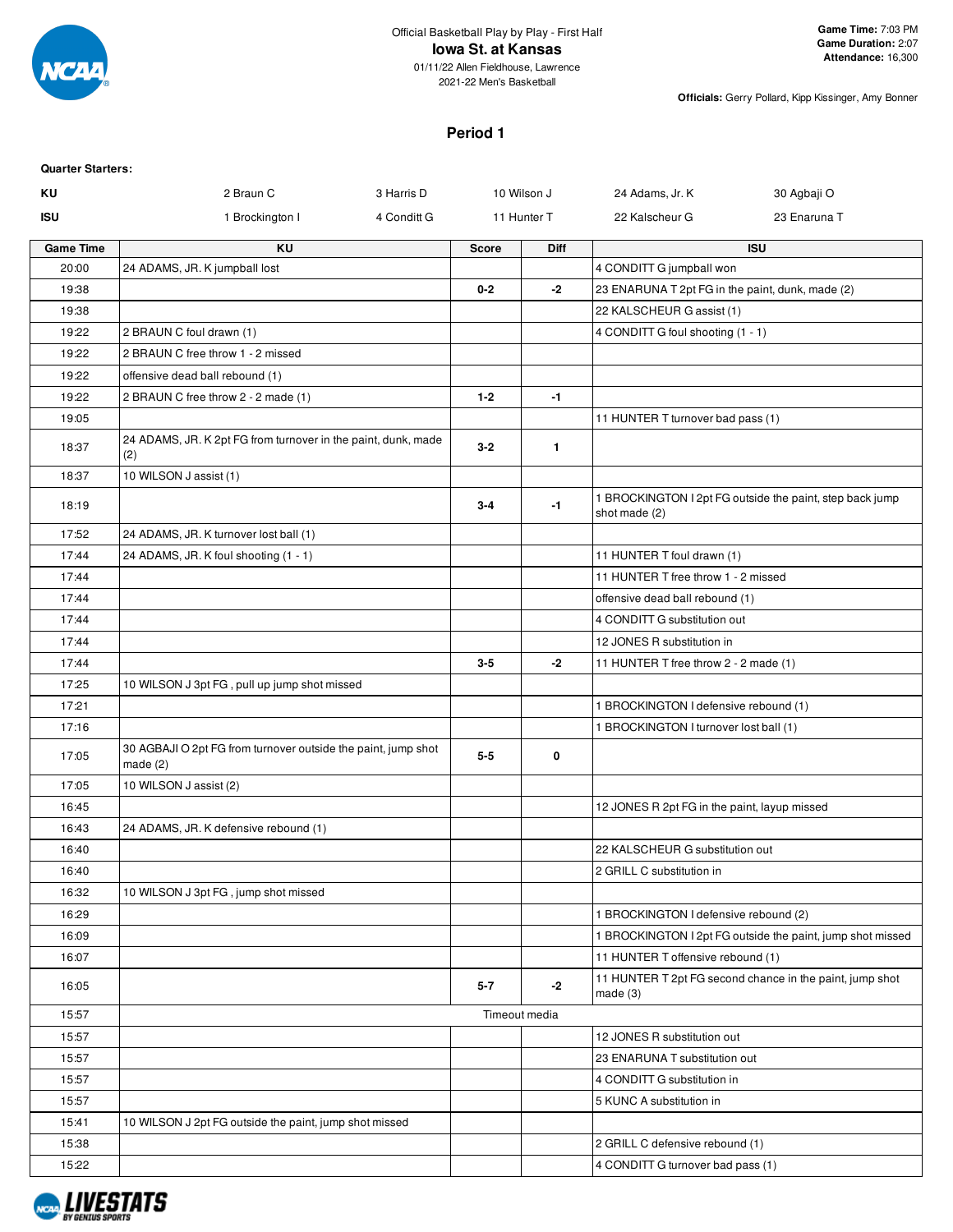

01/11/22 Allen Fieldhouse, Lawrence 2021-22 Men's Basketball

|                  |                                                                                |              |             | Officials: Gerry Pollard, Kipp Kissinger, Amy Bonner                           |
|------------------|--------------------------------------------------------------------------------|--------------|-------------|--------------------------------------------------------------------------------|
| <b>Game Time</b> | <b>KU</b>                                                                      | <b>Score</b> | <b>Diff</b> | <b>ISU</b>                                                                     |
| 15:22            | 10 WILSON J substitution out                                                   |              |             |                                                                                |
| 15:22            | 24 ADAMS, JR. K substitution out                                               |              |             |                                                                                |
| 15:22            | 33 MCCORMACK D substitution in                                                 |              |             |                                                                                |
| 15:22            | 55 COLEMAN-LANDS J substitution in                                             |              |             |                                                                                |
| 15:22            |                                                                                |              |             | 1 BROCKINGTON I substitution out                                               |
| 15:22            |                                                                                |              |             | 11 HUNTER T substitution out                                                   |
| 15:22            |                                                                                |              |             | 3 JACKSON T substitution in                                                    |
| 15:22            |                                                                                |              |             | 22 KALSCHEUR G substitution in                                                 |
| 15:09            | 3 HARRIS D 2pt FG from turnover in the paint, jump shot<br>blocked             |              |             |                                                                                |
| 15:09            |                                                                                |              |             | 4 CONDITT G block (1)                                                          |
| 15:03            |                                                                                |              |             | 22 KALSCHEUR G defensive rebound (1)                                           |
| 15:01            |                                                                                |              |             | 2 GRILL C 3pt FG, jump shot missed                                             |
| 15:01            | 33 MCCORMACK D defensive rebound (1)                                           |              |             |                                                                                |
| 14:51            | 2 BRAUN C 3pt FG, jump shot missed                                             |              |             |                                                                                |
| 14:48            | 33 MCCORMACK D offensive rebound (2)                                           |              |             |                                                                                |
| 14:40            | 30 AGBAJI O 2pt FG second chance in the paint, floating jump<br>shot missed    |              |             |                                                                                |
| 14:36            |                                                                                |              |             | 3 JACKSON T defensive rebound (1)                                              |
| 14:34            | 2 BRAUN C steal (1)                                                            |              |             | 3 JACKSON T turnover bad pass (1)                                              |
| 14:27            | 30 AGBAJI O 3pt FG from turnover, jump shot missed                             |              |             |                                                                                |
| 14:25            | 2 BRAUN C offensive rebound (1)                                                |              |             |                                                                                |
| 14:24            | 2 BRAUN C 2pt FG from turnover second chance in the paint,<br>hook shot missed |              |             |                                                                                |
| 14:24            |                                                                                |              |             | defensive rebound (7)                                                          |
| 14:04            |                                                                                |              |             | 22 KALSCHEUR G 3pt FG, jump shot missed                                        |
| 14:01            | 30 AGBAJI O defensive rebound (1)                                              |              |             |                                                                                |
| 13:49            | 2 BRAUN C foul offensive (1 - 2)                                               |              |             | 22 KALSCHEUR G foul drawn (1)                                                  |
| 13:49            | 2 BRAUN C turnover offensive (1)                                               |              |             |                                                                                |
| 13:49            | 2 BRAUN C substitution out                                                     |              |             |                                                                                |
| 13:49            | 10 WILSON J substitution in                                                    |              |             |                                                                                |
| 13:49            |                                                                                |              |             | 2 GRILL C substitution out                                                     |
| 13:49            |                                                                                |              |             | 1 BROCKINGTON I substitution in                                                |
| 13:27            |                                                                                |              |             | 22 KALSCHEUR G 3pt FG from turnover, jump shot missed                          |
| 13:24            |                                                                                |              |             | 1 BROCKINGTON I offensive rebound (3)                                          |
| 13:22            |                                                                                | $5-9$        | $-4$        | 4 CONDITT G 2pt FG from turnover second chance in the paint,<br>layup made (2) |
| 13:09            | 3 HARRIS D foul drawn (1)                                                      |              |             | 22 KALSCHEUR G foul shooting (1 - 2)                                           |
| 13:09            | 3 HARRIS D free throw 1 - 2 made (1)                                           | $6-9$        | $-3$        |                                                                                |
| 13:09            |                                                                                |              |             | 3 JACKSON T substitution out                                                   |
| 13:09            |                                                                                |              |             | 4 CONDITT G substitution out                                                   |
| 13:09            |                                                                                |              |             | 5 KUNC A substitution out                                                      |
| 13:09            |                                                                                |              |             | 11 HUNTER T substitution in                                                    |
| 13:09            |                                                                                |              |             | 12 JONES R substitution in                                                     |
| 13:09            |                                                                                |              |             | 23 ENARUNA T substitution in                                                   |
| 13:09            | 3 HARRIS D free throw 2 - 2 made (2)                                           | $7-9$        | $-2$        |                                                                                |
| 13:09            | 3 HARRIS D substitution out                                                    |              |             |                                                                                |
|                  |                                                                                |              |             |                                                                                |
| 13:09            | 0 PETTIFORD B substitution in                                                  |              |             |                                                                                |
| 12:51            |                                                                                |              |             | 12 JONES R 2pt FG in the paint, layup missed                                   |
| 12:47            | 55 COLEMAN-LANDS J defensive rebound (1)                                       |              |             |                                                                                |

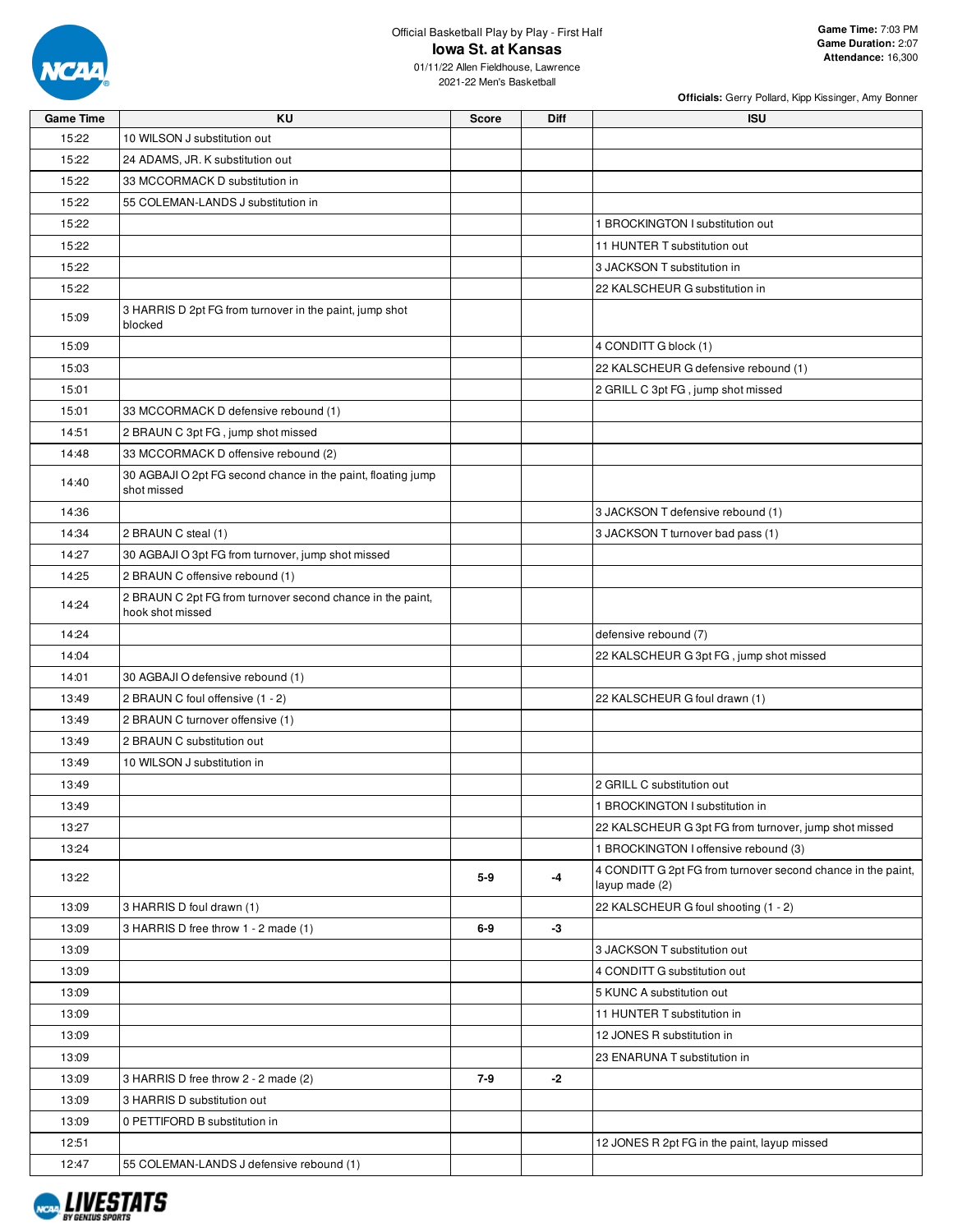

| <b>Game Time</b> | KU                                       | <b>Score</b> | Diff          | <b>ISU</b>                                                                  |
|------------------|------------------------------------------|--------------|---------------|-----------------------------------------------------------------------------|
| 12:35            | 30 AGBAJI O 3pt FG, jump shot made (5)   | $10-9$       | $\mathbf{1}$  |                                                                             |
| 12:35            | 10 WILSON J assist (3)                   |              |               |                                                                             |
| 12:06            | jump ball situation                      |              |               |                                                                             |
| 12:06            | 55 COLEMAN-LANDS J steal (1)             |              |               | 22 KALSCHEUR G turnover lost ball (1)                                       |
| 12:06            |                                          |              |               | 12 JONES R substitution out                                                 |
| 12:06            |                                          |              |               | 4 CONDITT G substitution in                                                 |
| 11:56            | 0 PETTIFORD B turnover lost ball (1)     |              |               | 11 HUNTER T steal (1)                                                       |
| 11:53            |                                          | $10 - 11$    | $-1$          | 11 HUNTER T 2pt FG fast break from turnover in the paint,<br>layup made (5) |
| 11:36            | 30 AGBAJI O turnover bad pass (1)        |              |               | 11 HUNTER T steal (2)                                                       |
| 11:32            |                                          |              | Timeout media |                                                                             |
| 11:32            | 0 PETTIFORD B substitution out           |              |               |                                                                             |
| 11:32            | 30 AGBAJI O substitution out             |              |               |                                                                             |
| 11:32            | 33 MCCORMACK D substitution out          |              |               |                                                                             |
| 11:32            | 2 BRAUN C substitution in                |              |               |                                                                             |
| 11:32            | 3 HARRIS D substitution in               |              |               |                                                                             |
| 11:32            | 44 LIGHTFOOT M substitution in           |              |               |                                                                             |
| 11:30            | 55 COLEMAN-LANDS J foul shooting (1 - 3) |              |               | 1 BROCKINGTON I foul drawn (1)                                              |
| 11:30            |                                          | $10 - 12$    | $-2$          | 1 BROCKINGTON I free throw 1 - 2 made (3)                                   |
| 11:30            |                                          |              |               | 23 ENARUNA T substitution out                                               |
| 11:30            |                                          |              |               | 5 KUNC A substitution in                                                    |
| 11:30            |                                          | $10 - 13$    | -3            | 1 BROCKINGTON I free throw 2 - 2 made (4)                                   |
| 11:29            | 3 HARRIS D turnover bad pass (1)         |              |               | 1 BROCKINGTON I steal (1)                                                   |
| 11:11            |                                          | $10 - 16$    | -6            | 22 KALSCHEUR G 3pt FG from turnover, jump shot made (3)                     |
| 11:11            |                                          |              |               | 11 HUNTER T assist (1)                                                      |
| 11:08            | Timeout 30 Sec                           |              |               |                                                                             |
| 11:08            | 55 COLEMAN-LANDS J substitution out      |              |               |                                                                             |
| 11:08            | 30 AGBAJI O substitution in              |              |               |                                                                             |
| 10:59            | 10 WILSON J turnover bad pass (1)        |              |               |                                                                             |
| 10:39            |                                          | $10 - 19$    | -9            | 5 KUNC A 3pt FG from turnover, jump shot made (3)                           |
| 10:39            |                                          |              |               | 11 HUNTER T assist (2)                                                      |
| 10:14            | 30 AGBAJI O 3pt FG, jump shot missed     |              |               |                                                                             |
| 10:10            |                                          |              |               | 4 CONDITT G defensive rebound (1)                                           |
| 10:01            |                                          |              |               | 11 HUNTER T 3pt FG, jump shot missed                                        |
| 09:57            |                                          |              |               | 1 BROCKINGTON I offensive rebound (4)                                       |
| 09:54            |                                          |              |               | 4 CONDITT G 2pt FG second chance in the paint, layup blocked                |
| 09:54            | 44 LIGHTFOOT M block (1)                 |              |               |                                                                             |
| 09:53            | defensive rebound (7)                    |              |               |                                                                             |
| 09:53            | 10 WILSON J substitution out             |              |               |                                                                             |
| 09:53            | 0 PETTIFORD B substitution in            |              |               |                                                                             |
| 09:53            |                                          |              |               | 22 KALSCHEUR G substitution out                                             |
| 09:53            |                                          |              |               | 2 GRILL C substitution in                                                   |
| 09:33            | 2 BRAUN C 3pt FG, jump shot made (4)     | 13-19        | -6            |                                                                             |
| 09:10            |                                          |              |               | 1 BROCKINGTON I 3pt FG, jump shot missed                                    |
| 09:06            | 30 AGBAJI O defensive rebound (2)        |              |               |                                                                             |
| 09:01            | 30 AGBAJI O foul offensive (1 - 4)       |              |               | 4 CONDITT G foul drawn (1)                                                  |
| 09:01            | 30 AGBAJI O turnover offensive (2)       |              |               |                                                                             |
| 09:01            |                                          |              |               | 4 CONDITT G substitution out                                                |
| 09:01            |                                          |              |               | 11 HUNTER T substitution out                                                |

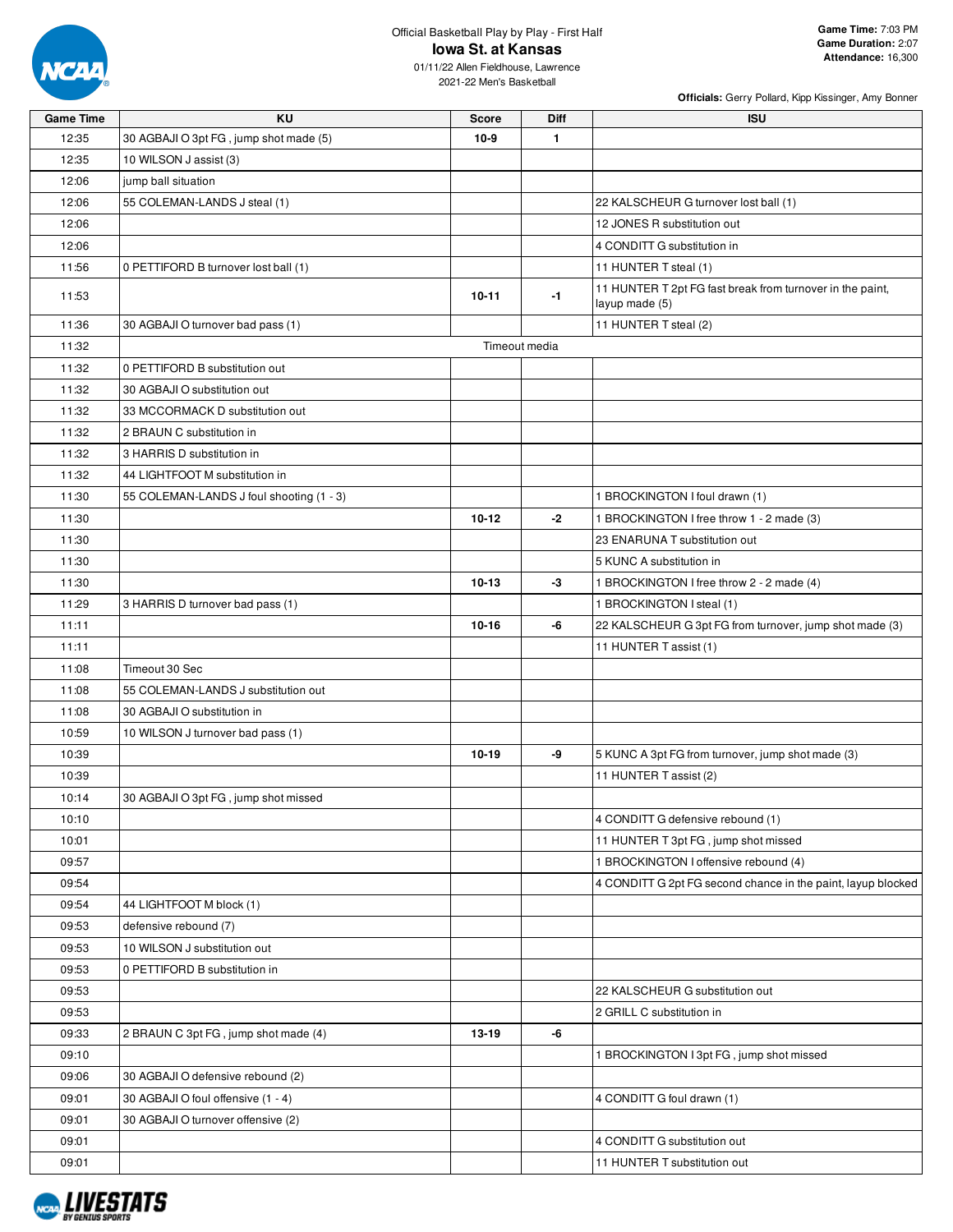

01/11/22 Allen Fieldhouse, Lawrence 2021-22 Men's Basketball

| <b>Game Time</b> | KU                                                                            | Score     | Diff          | <b>ISU</b>                                                                  |
|------------------|-------------------------------------------------------------------------------|-----------|---------------|-----------------------------------------------------------------------------|
| 09:01            |                                                                               |           |               | 3 JACKSON T substitution in                                                 |
| 09:01            |                                                                               |           |               | 12 JONES R substitution in                                                  |
| 08:38            |                                                                               | 13-21     | -8            | 5 KUNC A 2pt FG from turnover in the paint, layup made (5)                  |
| 08:38            |                                                                               |           |               | 12 JONES R assist (1)                                                       |
| 08:38            | Timeout 30 Sec                                                                |           |               |                                                                             |
| 08:29            | 0 PETTIFORD B turnover bad pass (2)                                           |           |               | 5 KUNC A steal (1)                                                          |
| 08:05            |                                                                               |           |               | 1 BROCKINGTON I 2pt FG from turnover outside the paint, jump<br>shot missed |
| 08:01            | 30 AGBAJI O defensive rebound (3)                                             |           |               |                                                                             |
| 07:42            | 2 BRAUN C 3pt FG, jump shot missed                                            |           |               |                                                                             |
| 07:38            | 44 LIGHTFOOT M offensive rebound (1)                                          |           |               |                                                                             |
| 07:38            | 44 LIGHTFOOT M 2pt FG second chance in the paint, layup<br>made $(2)$         | $15 - 21$ | -6            |                                                                             |
| 07:14            |                                                                               | 15-23     | -8            | 12 JONES R 2pt FG in the paint, hook shot made (2)                          |
| 06:47            | 44 LIGHTFOOT M 2pt FG in the paint, layup made (4)                            | $17 - 23$ | -6            |                                                                             |
| 06:47            |                                                                               |           | Timeout media |                                                                             |
| 06:47            | 0 PETTIFORD B substitution out                                                |           |               |                                                                             |
| 06:47            | 10 WILSON J substitution in                                                   |           |               |                                                                             |
| 06:47            |                                                                               |           |               | 1 BROCKINGTON I substitution out                                            |
| 06:47            |                                                                               |           |               | 5 KUNC A substitution out                                                   |
| 06:47            |                                                                               |           |               | 12 JONES R substitution out                                                 |
| 06:47            |                                                                               |           |               | 4 CONDITT G substitution in                                                 |
| 06:47            |                                                                               |           |               | 22 KALSCHEUR G substitution in                                              |
| 06:47            |                                                                               |           |               | 23 ENARUNA T substitution in                                                |
| 06:18            | 3 HARRIS D steal (1)                                                          |           |               | 3 JACKSON T turnover bad pass (2)                                           |
| 06:15            | 30 AGBAJI O 2pt FG fast break from turnover in the paint, layup<br>made $(7)$ | 19-23     | -4            |                                                                             |
| 06:15            | 10 WILSON J assist (4)                                                        |           |               |                                                                             |
| 06:15            |                                                                               |           |               | 2 GRILL C substitution out                                                  |
| 06:15            |                                                                               |           |               | 3 JACKSON T substitution out                                                |
| 06:15            |                                                                               |           |               | 1 BROCKINGTON I substitution in                                             |
| 06:15            |                                                                               |           |               | 11 HUNTER T substitution in                                                 |
| 05:50            |                                                                               |           |               | 23 ENARUNA T 2pt FG in the paint, hook shot missed                          |
| 05:49            | 44 LIGHTFOOT M defensive rebound (2)                                          |           |               |                                                                             |
| 05:49            | 44 LIGHTFOOT M foul drawn (1)                                                 |           |               | 4 CONDITT G foul personal (2 - 3)                                           |
| 05:49            |                                                                               |           |               | 4 CONDITT G substitution out                                                |
| 05:49            |                                                                               |           |               | 5 KUNC A substitution in                                                    |
| 05:24            | 2 BRAUN C 3pt FG, jump shot missed                                            |           |               |                                                                             |
| 05:21            | 44 LIGHTFOOT M offensive rebound (3)                                          |           |               |                                                                             |
| 05:14            | 3 HARRIS D 2pt FG second chance in the paint, layup made (4)                  | 21-23     | -2            |                                                                             |
| 04:59            |                                                                               | 21-26     | -5            | 22 KALSCHEUR G 3pt FG, jump shot made (6)                                   |
| 04:59            |                                                                               |           |               | 11 HUNTER T assist (3)                                                      |
| 04:44            | 2 BRAUN C turnover lost ball (2)                                              |           |               | 5 KUNC A steal (2)                                                          |
| 04:28            |                                                                               |           |               | 5 KUNC A 3pt FG from turnover, jump shot missed                             |
| 04:24            | 2 BRAUN C defensive rebound (2)                                               |           |               |                                                                             |
| 04:20            | 10 WILSON J 2pt FG fast break outside the paint, jump shot<br>made $(2)$      | 23-26     | -3            |                                                                             |
| 04:20            | 2 BRAUN C assist (1)                                                          |           |               |                                                                             |
| 04:16            |                                                                               |           |               | Timeout 30 Sec                                                              |
| 04:16            |                                                                               |           | Timeout media |                                                                             |

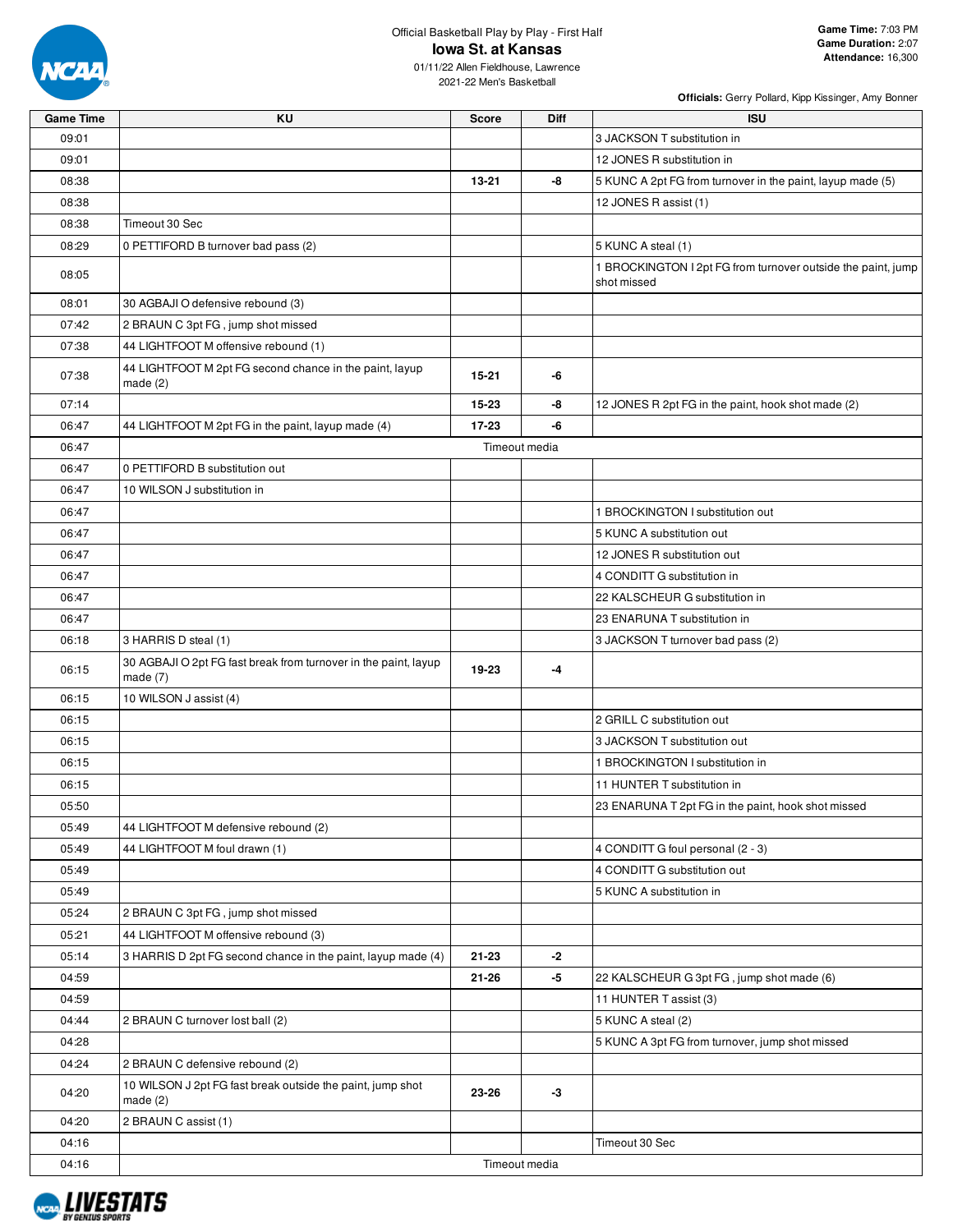

01/11/22 Allen Fieldhouse, Lawrence 2021-22 Men's Basketball

| <b>Game Time</b> | KU                                                                    | <b>Score</b>         | <b>Diff</b> | <b>ISU</b>                                                                  |
|------------------|-----------------------------------------------------------------------|----------------------|-------------|-----------------------------------------------------------------------------|
| 03:52            |                                                                       |                      |             | 11 HUNTER T 2pt FG in the paint, layup blocked                              |
| 03:52            | 2 BRAUN C block (1)                                                   |                      |             |                                                                             |
| 03:51            |                                                                       |                      |             | offensive rebound (11)                                                      |
| 03:49            |                                                                       |                      |             | 1 BROCKINGTON I 2pt FG second chance in the paint, layup<br>blocked         |
| 03:49            | 30 AGBAJI O block (1)                                                 |                      |             |                                                                             |
| 03:45            | 10 WILSON J defensive rebound (1)                                     |                      |             |                                                                             |
| 03:23            | 30 AGBAJI O 3pt FG, jump shot made (10)                               | 26-26                | 0           |                                                                             |
| 03:23            | 10 WILSON J assist (5)                                                |                      |             |                                                                             |
| 03:01            |                                                                       | 26-29                | -3          | 22 KALSCHEUR G 3pt FG, jump shot made (9)                                   |
| 02:50            |                                                                       |                      |             | 23 ENARUNA T substitution out                                               |
| 02:50            |                                                                       |                      |             | 12 JONES R substitution in                                                  |
| 02:37            | 10 WILSON J 3pt FG, jump shot missed                                  |                      |             |                                                                             |
| 02:34            | 2 BRAUN C offensive rebound (3)                                       |                      |             |                                                                             |
| 02:33            | 2 BRAUN C 2pt FG second chance in the paint, layup made (6)           | 28-29                | $-1$        |                                                                             |
| 02:04            |                                                                       | 28-31                | -3          | 11 HUNTER T 2pt FG in the paint, layup made (7)                             |
| 01:43            | 10 WILSON J turnover bad pass (2)                                     |                      |             | 11 HUNTER T steal (3)                                                       |
| 01:39            |                                                                       | 28-33                | -5          | 11 HUNTER T 2pt FG fast break from turnover in the paint,<br>layup made (9) |
| 01:16            | 44 LIGHTFOOT M foul drawn (2)                                         |                      |             | 5 KUNC A foul personal (1 - 4)                                              |
| 01:16            | 10 WILSON J substitution out                                          |                      |             |                                                                             |
| 01:16            | 55 COLEMAN-LANDS J substitution in                                    |                      |             |                                                                             |
| 01:09            | 55 COLEMAN-LANDS J 3pt FG, jump shot missed                           |                      |             |                                                                             |
| 01:06            | 55 COLEMAN-LANDS J offensive rebound (2)                              |                      |             |                                                                             |
| 01:03            | 30 AGBAJI O 3pt FG second chance, jump shot made (13)                 | $31 - 33$            | -2          |                                                                             |
| 01:03            | 3 HARRIS D assist (1)                                                 |                      |             |                                                                             |
| 00:30            |                                                                       |                      |             | 11 HUNTER T turnover bad pass (2)                                           |
| 00:30            |                                                                       |                      |             | 11 HUNTER T substitution out                                                |
| 00:30            |                                                                       |                      |             | 2 GRILL C substitution in                                                   |
| 00:07            | 3 HARRIS D foul drawn (2)                                             |                      |             | 2 GRILL C foul personal (1 - 5)                                             |
| 00:07            |                                                                       |                      |             | 2 GRILL C substitution out                                                  |
| 00:07            |                                                                       |                      |             | 21 WALKER J substitution in                                                 |
| 00:01            | 44 LIGHTFOOT M 2pt FG from turnover in the paint, jump shot<br>missed |                      |             |                                                                             |
| 00:00            |                                                                       |                      |             | 5 KUNC A defensive rebound (1)                                              |
|                  |                                                                       | <b>END OF PERIOD</b> |             |                                                                             |
|                  |                                                                       | KU 31-33 ISU         |             |                                                                             |

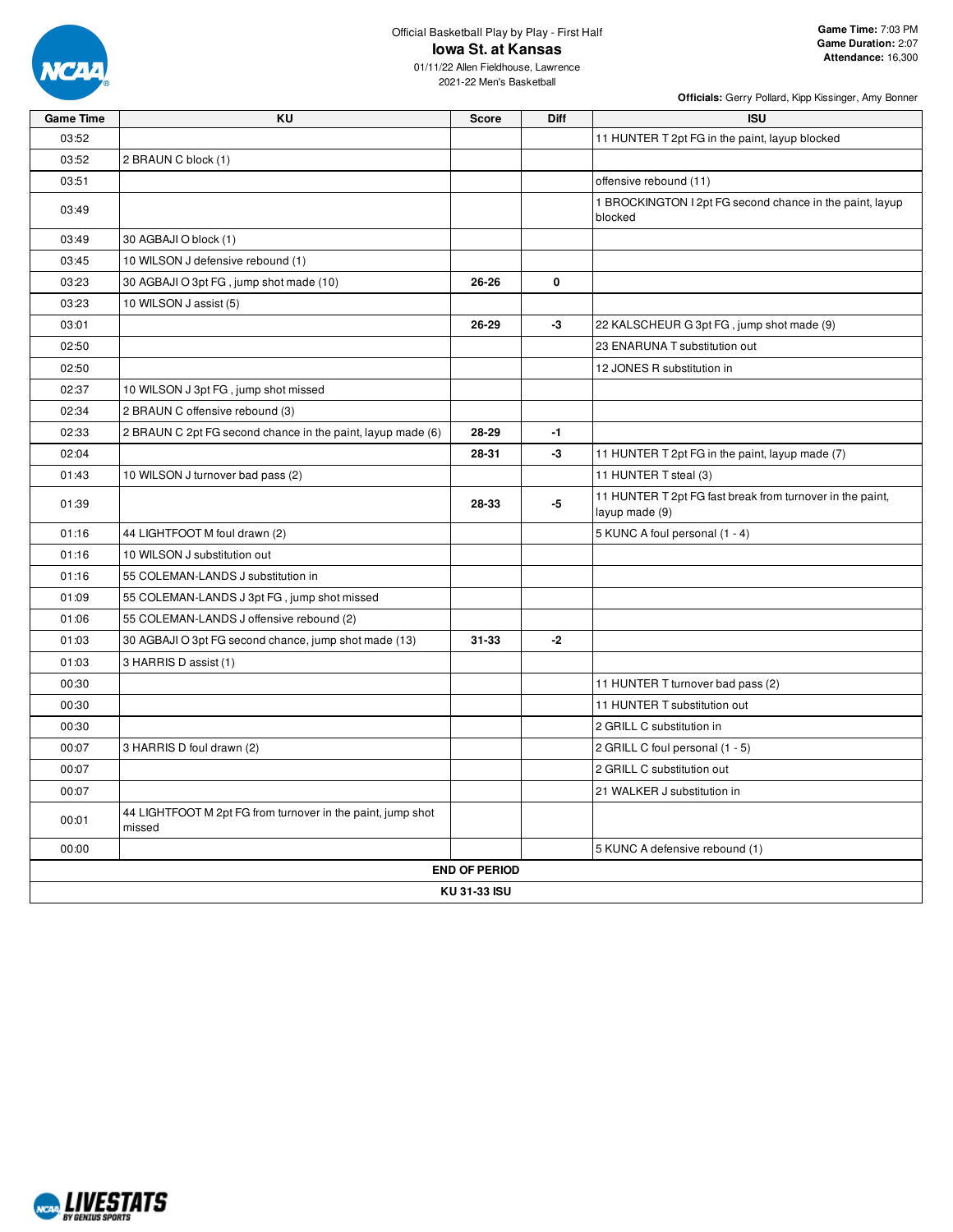

# Official Basketball Box Score - First Half **Iowa St. at Kansas**

01/11/22 Allen Fieldhouse, Lawrence 2021-22 Men's Basketball

**Officials:** Gerry Pollard, Kipp Kissinger, Amy Bonner

|                                        |                           |       | FG      | 3P      | <b>FT</b> |               | <b>Rebounds</b> |             |           | <b>Fouls</b> | <b>TP</b> | AS I | <b>TO ST</b> |          |             | <b>Blocks</b> | $+/-$ |
|----------------------------------------|---------------------------|-------|---------|---------|-----------|---------------|-----------------|-------------|-----------|--------------|-----------|------|--------------|----------|-------------|---------------|-------|
|                                        | NO. Name                  | Min   | M-A     | M-A     | M-A       | OR.           | <b>DR</b>       | <b>TOT</b>  | <b>PF</b> | <b>FD</b>    |           |      |              |          | <b>BS</b>   | <b>BA</b>     |       |
| 4                                      | F<br>George Conditt       | 09:07 | $1-2$   | $0 - 0$ | $0-0$     | 0             |                 |             | 2         |              | 2         | 0    |              | 0        |             |               | 7     |
| 23                                     | F<br>Tristan Enaruna      | 09:39 | $1-2$   | $0 - 0$ | $0-0$     | 0             | $\Omega$        | $\mathbf 0$ | $\Omega$  | $\Omega$     | 2         | 0    | 0            | 0        | $\Omega$    | $\Omega$      | $-2$  |
|                                        | Izaiah Brockington<br>G   | 17:55 | $1-5$   | 0-1     | $2 - 2$   | $\mathcal{P}$ | 2               | 4           | 0         |              | 4         | 0    |              |          | $\Omega$    |               | 4     |
| 11                                     | <b>Tyrese Hunter</b><br>G | 14:31 | $4-6$   | $0 - 1$ | $1-2$     |               | $\Omega$        | 1           | 0         |              | 9         | 3    | 2            | 3        | $\mathbf 0$ |               | 3     |
| 22                                     | Gabe Kalscheur<br>G       | 15:36 | $3-5$   | $3-5$   | $0-0$     | 0             |                 |             |           |              | 9         |      |              | $\Omega$ | $\Omega$    | 0             | 3     |
| 12                                     | Robert Jones              | 07:54 | $1-3$   | $0 - 0$ | $0 - 0$   | 0             | $\Omega$        | $\Omega$    | 0         | $\Omega$     | 2         |      | 0            | 0        | $\Omega$    | $\Omega$      | -4    |
| 2                                      | Caleb Grill               | 06:52 | $0 - 1$ | $0 - 1$ | $0 - 0$   | 0             |                 |             |           | $\Omega$     | 0         | 0    | 0            | $\Omega$ | $\Omega$    | 0             | -3    |
| 5                                      | Aljaz Kunc                | 13:20 | $2 - 3$ | $1 - 2$ | $0 - 0$   | 0             |                 |             |           | $\Omega$     | 5         | 0    | 0            | 2        | $\mathbf 0$ | $\Omega$      | 3     |
| 3                                      | Tre Jackson               | 04:59 | $0 - 0$ | $0 - 0$ | $0-0$     | $\Omega$      |                 |             | 0         | $\Omega$     | 0         | 0    | 2            | $\Omega$ | $\Omega$    | 0             | -1    |
| 21                                     | Jaden Walker              | 00:07 | $0-0$   | $0 - 0$ | $0-0$     | 0             | $\Omega$        | $\Omega$    | 0         | $\Omega$     | 0         | 0    | 0            | 0        | $\Omega$    | 0             | 0     |
| Team                                   |                           |       |         |         |           |               |                 | 2           |           |              | $\Omega$  |      | $\Omega$     |          |             |               |       |
| <b>Totals</b><br>$13 - 27$<br>$4 - 10$ |                           |       |         |         | $3 - 4$   | 4             | 8               | 12          | 5         | 4            | 33        | 5    | 7            | 6        |             | 3             | 2     |
|                                        | Technical Fouls::NONE     |       |         |         |           |               |                 |             |           |              |           |      |              |          |             |               |       |

|     | <b>Shooting By Period</b> |          |       |  |  |  |  |  |  |  |
|-----|---------------------------|----------|-------|--|--|--|--|--|--|--|
| 1st | FG%                       | 13-27    | 48.1% |  |  |  |  |  |  |  |
|     | 3PT%                      | $4 - 10$ | 40.0% |  |  |  |  |  |  |  |
|     | FT%                       | $3-4$    | 75%   |  |  |  |  |  |  |  |
|     | <b>GM FG%</b>             | 13-27    | 48.1% |  |  |  |  |  |  |  |
|     | 3PT%                      | $4 - 10$ | 40.0% |  |  |  |  |  |  |  |
|     | FT%                       | $3-4$    | 75.0% |  |  |  |  |  |  |  |

Dead Ball Rebounds: 1, 0

|               | Kansas - 31            |    |       |           |          |         |           |           |                 |           |              |    |              |          |           |           |               |       |
|---------------|------------------------|----|-------|-----------|----------|---------|-----------|-----------|-----------------|-----------|--------------|----|--------------|----------|-----------|-----------|---------------|-------|
|               |                        |    |       | FG        | 3P       | FT      |           |           | <b>Rebounds</b> |           | <b>Fouls</b> | ТP | <b>AS</b>    | TO       | <b>ST</b> |           | <b>Blocks</b> |       |
|               | NO. Name               |    | Min   | M-A       | M-A      | M-A     | <b>OR</b> | <b>DR</b> | <b>TOT</b>      | <b>PF</b> | <b>FD</b>    |    |              |          |           | <b>BS</b> | <b>BA</b>     | $+/-$ |
| 10            | Jalen Wilson           | F  | 14:05 | 1-5       | $0 - 3$  | $0-0$   | $\Omega$  |           |                 | 0         | $\Omega$     | 2  | 5            | 2        | 0         | $\Omega$  | $\Omega$      | -8    |
| 24            | KJ Adams, Jr.          | F  | 04:38 | $1 - 1$   | $0 - 0$  | $0-0$   | $\Omega$  |           | 1               |           | 0            | 2  | 0            |          | 0         | $\Omega$  | $\mathbf 0$   | $-2$  |
| 2             | Christian Braun        | G  | 17:43 | $2 - 6$   | 1-4      | $1-2$   | 2         |           | 3               |           |              | 6  |              | 2        |           |           | $\Omega$      | -3    |
| 3             | Dajuan Harris          | GI | 18:23 | $1-2$     | $0 - 0$  | $2 - 2$ | $\Omega$  | $\Omega$  | $\Omega$        | $\Omega$  | 2            | 4  |              |          |           | 0         | 1             | -3    |
| 30            | Ochai Agbaji           | G  | 19:36 | $5 - 8$   | $3-5$    | $0-0$   | $\Omega$  | 3         | 3               |           | $\Omega$     | 13 | $\mathbf{0}$ | 2        | 0         |           | $\Omega$      | 3     |
| 33            | David McCormack        |    | 03:50 | $0 - 0$   | $0 - 0$  | $0-0$   |           |           | $\overline{2}$  | $\Omega$  | $\Omega$     | 0  | $\mathbf 0$  | $\Omega$ | $\Omega$  | 0         | 0             |       |
| 55            | Jalen Coleman-Lands    |    | 05:30 | $0 - 1$   | $0 - 1$  | $0 - 0$ |           |           | $\overline{2}$  |           | 0            | 0  | 0            | 0        |           | 0         | 0             | -1    |
| 0             | <b>Bobby Pettiford</b> |    | 04:43 | $0 - 0$   | $0 - 0$  | $0 - 0$ | $\Omega$  | $\Omega$  | $\Omega$        | $\Omega$  | $\Omega$     | 0  | $\Omega$     | 2        | 0         | $\Omega$  | $\Omega$      | 4     |
| 44            | Mitch Lightfoot        |    | 11:32 | $2 - 3$   | $0-0$    | $0-0$   | 2         |           | 3               | $\Omega$  | 2            | 4  | $\Omega$     | $\Omega$ | $\Omega$  |           | 0             | $-1$  |
| Team          |                        |    |       |           |          |         | $\Omega$  |           | 1               |           |              | 0  |              | $\Omega$ |           |           |               |       |
| <b>Totals</b> |                        |    |       | $12 - 26$ | $4 - 13$ | $3 - 4$ | 6         | 10        | 16              | 4         | 5            | 31 |              | 10       | 3         | 3         |               | $-2$  |

| <b>Shooting By Period</b> |           |       |  |  |  |  |  |  |  |  |
|---------------------------|-----------|-------|--|--|--|--|--|--|--|--|
| 1st<br>FG%                | 12-26     | 46.2% |  |  |  |  |  |  |  |  |
| 3PT%                      | $4 - 13$  | 30.8% |  |  |  |  |  |  |  |  |
| FT%                       | $3-4$     | 75%   |  |  |  |  |  |  |  |  |
| GM FG%                    | $12 - 26$ | 46.2% |  |  |  |  |  |  |  |  |
| 3PT%                      | $4 - 13$  | 30.8% |  |  |  |  |  |  |  |  |
| FT%                       | $3-4$     | 75.0% |  |  |  |  |  |  |  |  |

Dead Ball Rebounds: 1, 0

|                                                                              | ISU                       | KU    |                       |            |           |            |     |     |                                 |
|------------------------------------------------------------------------------|---------------------------|-------|-----------------------|------------|-----------|------------|-----|-----|---------------------------------|
|                                                                              |                           |       | <b>Points from</b>    | <b>ISU</b> | <b>KU</b> |            |     |     | <b>Period by Period Scoring</b> |
| <b>Biggest lead</b>                                                          | $9(1st10:39) 1(1st18:37)$ |       | <b>Turnovers</b>      | 17         | 6         |            | 1st | 2nd | ТОТ                             |
| Best Scoring Run $\left  10(1^\text{st}10.39) \right  \, 6(1^\text{st}5.14)$ |                           |       | Paint                 | 16         | 12        |            |     |     |                                 |
| <b>Lead Changes</b>                                                          | 4                         |       | <b>Second Chancel</b> | 4          | 9         | <b>ISU</b> | 33  | 28  | 61                              |
| <b>Times Tied</b>                                                            | ŋ                         |       | <b>Fast Breaks</b>    | 4          | 4         | KU         | 31  | 31  |                                 |
| Time with Lead                                                               | 17:16                     | 01:00 | <b>Bench</b>          |            | 4         |            |     |     | 62                              |

**Technical Fouls:**:NONE

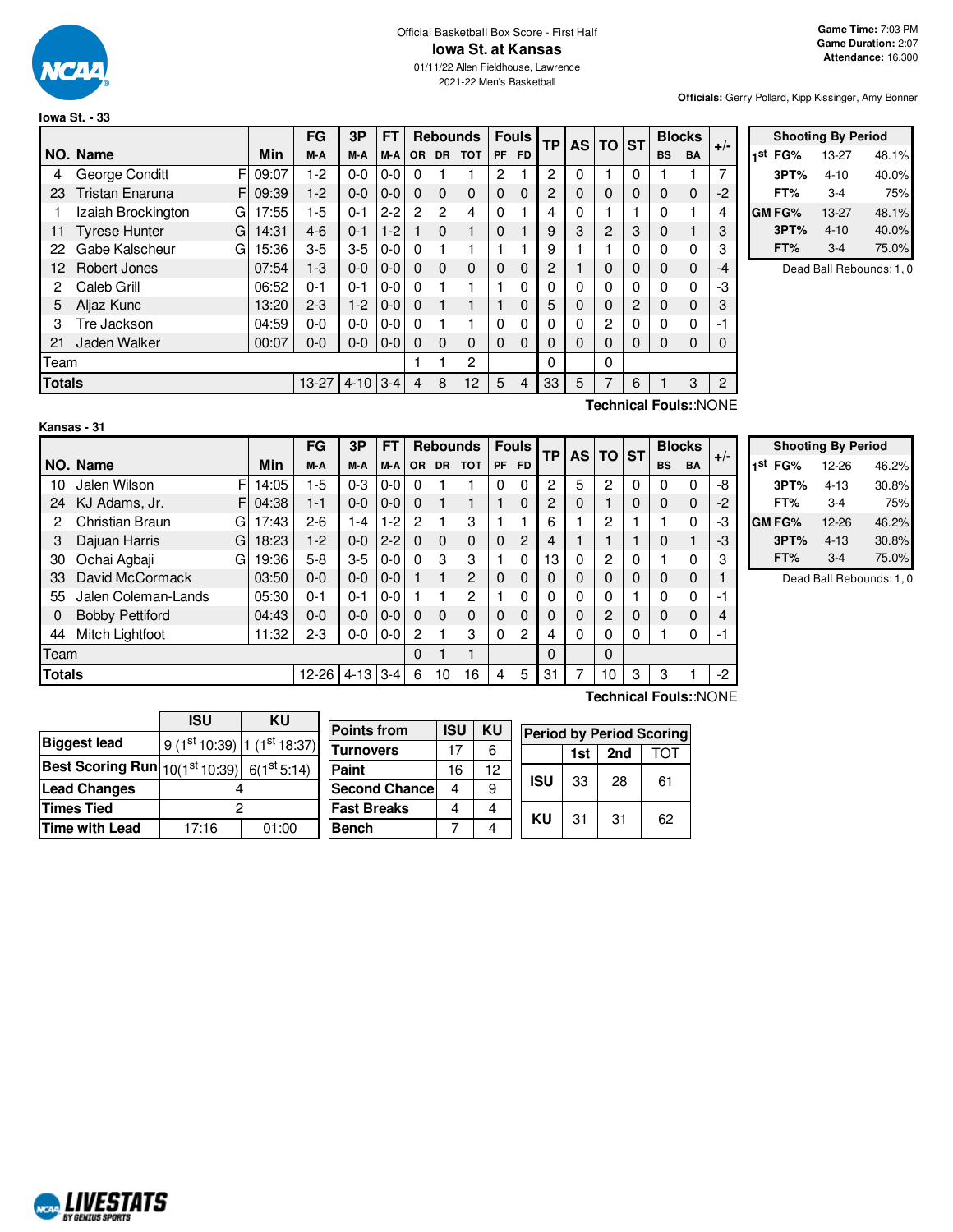

2021-22 Men's Basketball

**Officials:** Gerry Pollard, Kipp Kissinger, Amy Bonner

## **Period 2**

| <b>Quarter Starters:</b> |                                                          |             |                 |             |                                    |                                                           |
|--------------------------|----------------------------------------------------------|-------------|-----------------|-------------|------------------------------------|-----------------------------------------------------------|
| ΚU                       | 2 Braun C                                                | 3 Harris D  | 24 Adams, Jr. K |             | 30 Agbaji O                        | 55 Coleman-Lands J                                        |
| <b>ISU</b>               | 1 Brockington I                                          | 4 Conditt G | 11 Hunter T     |             | 22 Kalscheur G                     | 23 Enaruna T                                              |
| <b>Game Time</b>         | <b>KU</b>                                                |             | <b>Score</b>    | <b>Diff</b> |                                    | <b>ISU</b>                                                |
| 20:00                    | 44 LIGHTFOOT M substitution out                          |             |                 |             |                                    |                                                           |
| 20:00                    | 24 ADAMS, JR. K substitution in                          |             |                 |             |                                    |                                                           |
| 20:00                    |                                                          |             |                 |             | 5 KUNC A substitution out          |                                                           |
| 20:00                    |                                                          |             |                 |             | 12 JONES R substitution out        |                                                           |
| 20:00                    |                                                          |             |                 |             | 21 WALKER J substitution out       |                                                           |
| 20:00                    |                                                          |             |                 |             | 4 CONDITT G substitution in        |                                                           |
| 20:00                    |                                                          |             |                 |             | 11 HUNTER T substitution in        |                                                           |
| 20:00                    |                                                          |             |                 |             | 23 ENARUNA T substitution in       |                                                           |
| 19:49                    |                                                          |             |                 |             | 11 HUNTER T turnover bad pass (3)  |                                                           |
| 19:28                    | 55 COLEMAN-LANDS J foul drawn (1)                        |             |                 |             |                                    | 22 KALSCHEUR G foul shooting (2 - 1)                      |
| 19:27                    | 55 COLEMAN-LANDS J free throw 1 - 3 made (1)             |             | 32-33           | $-1$        |                                    |                                                           |
| 19:27                    | 55 COLEMAN-LANDS J free throw 2 - 3 made (2)             |             | 33-33           | 0           |                                    |                                                           |
| 19:27                    | 55 COLEMAN-LANDS J free throw 3 - 3 made (3)             |             | 34-33           | 1.          |                                    |                                                           |
| 18:58                    |                                                          |             |                 |             |                                    | 4 CONDITT G 2pt FG outside the paint, jump shot missed    |
| 18:55                    |                                                          |             |                 |             | 23 ENARUNA T offensive rebound (1) |                                                           |
| 18:54                    |                                                          |             |                 |             | missed                             | 23 ENARUNA T 2pt FG second chance in the paint, jump shot |
| 18:51                    | 2 BRAUN C defensive rebound (4)                          |             |                 |             |                                    |                                                           |
| 18:48                    | 2 BRAUN C 3pt FG fast break, pull up jump shot made (9)  |             | 37-33           | 4           |                                    |                                                           |
| 18:48                    | 3 HARRIS D assist (2)                                    |             |                 |             |                                    |                                                           |
| 18:36                    |                                                          |             | Timeout media   |             |                                    |                                                           |
| 18:36                    |                                                          |             |                 |             | 23 ENARUNA T substitution out      |                                                           |
| 18:36                    |                                                          |             |                 |             | 2 GRILL C substitution in          |                                                           |
| 18:16                    |                                                          |             |                 |             | missed                             | 4 CONDITT G 2pt FG outside the paint, floating jump shot  |
| 18:15                    |                                                          |             |                 |             |                                    | 22 KALSCHEUR G offensive rebound (2)                      |
| 18:15                    |                                                          |             |                 |             | 22 KALSCHEUR G turnover travel (2) |                                                           |
| 18:15                    | 3 HARRIS D foul personal (1 - 1)                         |             |                 |             | 11 HUNTER T foul drawn (2)         |                                                           |
| 18:13                    |                                                          |             |                 |             |                                    | 2 GRILL C 2pt FG in the paint, jump shot missed           |
| 18:10                    | 30 AGBAJI O defensive rebound (4)                        |             |                 |             |                                    |                                                           |
| 17:47                    | 24 ADAMS, JR. K foul drawn (1)                           |             |                 |             | 4 CONDITT G foul shooting (3 - 2)  |                                                           |
| 17:47                    | 24 ADAMS, JR. K free throw 1 - 2 missed                  |             |                 |             |                                    |                                                           |
| 17:47                    | offensive dead ball rebound (2)                          |             |                 |             |                                    |                                                           |
| 17:47                    |                                                          |             |                 |             | 4 CONDITT G substitution out       |                                                           |
| 17:47                    |                                                          |             |                 |             | 12 JONES R substitution in         |                                                           |
| 17:47                    | 24 ADAMS, JR. K free throw 2 - 2 made (3)                |             | 38-33           | 5           |                                    |                                                           |
| 17:25                    |                                                          |             |                 |             |                                    | 11 HUNTER T 3pt FG, jump shot missed                      |
| 17:21                    | 30 AGBAJI O defensive rebound (5)                        |             |                 |             |                                    |                                                           |
| 17:11                    | 30 AGBAJI O 3pt FG, jump shot missed                     |             |                 |             |                                    |                                                           |
| 17:08                    |                                                          |             |                 |             | 2 GRILL C defensive rebound (2)    |                                                           |
| 16:48                    |                                                          |             |                 |             |                                    | 11 HUNTER T 2pt FG in the paint, layup blocked            |
| 16:48                    | 24 ADAMS, JR. K block (1)                                |             |                 |             |                                    |                                                           |
| 16:48                    |                                                          |             |                 |             | offensive rebound (16)             |                                                           |
| 16:48                    | 55 COLEMAN-LANDS J foul personal (2 - 2)<br>, ,,,,,,,,,, |             |                 |             | 22 KALSCHEUR G foul drawn (2)      |                                                           |

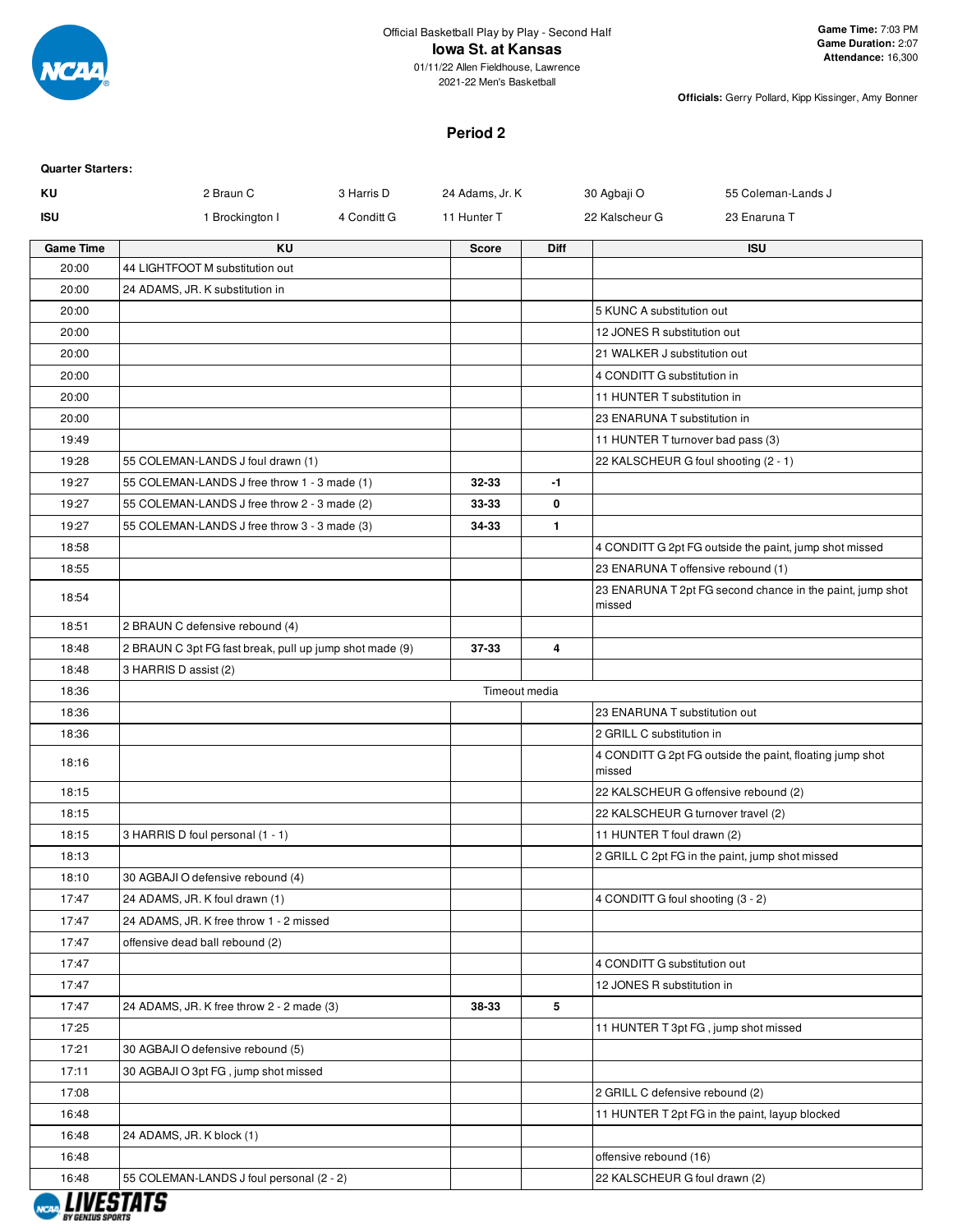

| <b>Game Time</b> | KU                                                       | <b>Score</b>  | Diff | <b>ISU</b>                                                                          |
|------------------|----------------------------------------------------------|---------------|------|-------------------------------------------------------------------------------------|
| 16:32            |                                                          |               |      | 22 KALSCHEUR G 3pt FG second chance, jump shot missed                               |
| 16:30            | defensive rebound (20)                                   |               |      |                                                                                     |
| 16:13            | Timeout 30 Sec                                           |               |      |                                                                                     |
| 16:13            |                                                          | Timeout media |      |                                                                                     |
| 16:13            |                                                          |               |      | 12 JONES R substitution out                                                         |
| 16:13            |                                                          |               |      | 5 KUNC A substitution in                                                            |
| 16:06            | 3 HARRIS D turnover bad pass (2)                         |               |      | 11 HUNTER T steal (4)                                                               |
| 15:51            |                                                          | 38-35         | 3    | 1 BROCKINGTON I 2pt FG from turnover in the paint,<br>turnaround jump shot made (6) |
| 15:51            |                                                          |               |      | 5 KUNC A assist (1)                                                                 |
| 15:31            | 2 BRAUN C 2pt FG in the paint, floating jump shot missed |               |      |                                                                                     |
| 15:27            |                                                          |               |      | 2 GRILL C defensive rebound (3)                                                     |
| 15:07            |                                                          |               |      | 5 KUNC A 2pt FG outside the paint, jump shot blocked                                |
| 15:07            | 24 ADAMS, JR. K block (2)                                |               |      |                                                                                     |
| 15:07            | 24 ADAMS, JR. K defensive rebound (2)                    |               |      |                                                                                     |
| 15:07            | 24 ADAMS, JR. K substitution out                         |               |      |                                                                                     |
| 15:07            | 44 LIGHTFOOT M substitution in                           |               |      |                                                                                     |
| 14:42            | 30 AGBAJI O 2pt FG in the paint, layup made (15)         | 40-35         | 5    |                                                                                     |
| 14:34            |                                                          |               |      | 1 BROCKINGTON I 3pt FG, jump shot missed                                            |
| 14:31            | 2 BRAUN C defensive rebound (5)                          |               |      |                                                                                     |
|                  |                                                          |               |      |                                                                                     |
| 14:25            | 30 AGBAJI O 3pt FG, pull up jump shot made (18)          | 43-35         | 8    |                                                                                     |
| 14:25            | 2 BRAUN C assist (2)                                     |               |      |                                                                                     |
| 14:17            |                                                          |               |      | Timeout 30 Sec                                                                      |
| 14:17            |                                                          |               |      | 11 HUNTER T substitution out                                                        |
| 14:17            |                                                          |               |      | 22 KALSCHEUR G substitution out                                                     |
| 14:17            |                                                          |               |      | 3 JACKSON T substitution in                                                         |
| 14:17            |                                                          |               |      | 23 ENARUNA T substitution in                                                        |
| 14:17            |                                                          |               |      | 23 ENARUNA T substitution out                                                       |
| 14:17            |                                                          |               |      | 12 JONES R substitution in                                                          |
| 14:00            |                                                          | 43-37         | 6    | 12 JONES R 2pt FG in the paint, layup made (4)                                      |
| 13:35            | 3 HARRIS D 3pt FG, jump shot missed                      |               |      |                                                                                     |
| 13:33            |                                                          |               |      | defensive rebound (18)                                                              |
| 13:33            |                                                          |               |      | 5 KUNC A substitution out                                                           |
| 13:33            |                                                          |               |      | 22 KALSCHEUR G substitution in                                                      |
| 13:11            |                                                          | 43-39         | 4    | 22 KALSCHEUR G 2pt FG in the paint, layup made (11)                                 |
| 13:00            | 30 AGBAJI O 2pt FG in the paint, jump shot made (20)     | 45-39         | 6    |                                                                                     |
| 12:38            |                                                          |               |      | 12 JONES R 2pt FG in the paint, layup blocked                                       |
| 12:38            | 44 LIGHTFOOT M block (2)                                 |               |      |                                                                                     |
| 12:36            |                                                          |               |      | offensive rebound (19)                                                              |
| 12:36            | 3 HARRIS D substitution out                              |               |      |                                                                                     |
| 12:36            | 0 PETTIFORD B substitution in                            |               |      |                                                                                     |
| 12:35            |                                                          |               |      | 22 KALSCHEUR G 2pt FG second chance outside the paint,<br>jump shot missed          |
| 12:32            | 55 COLEMAN-LANDS J defensive rebound (3)                 |               |      |                                                                                     |
| 12:32            |                                                          |               |      | 1 BROCKINGTON I substitution out                                                    |
| 12:32            |                                                          |               |      | 5 KUNC A substitution in                                                            |
| 12:07            | 55 COLEMAN-LANDS J 3pt FG, jump shot missed              |               |      |                                                                                     |
| 12:03            |                                                          |               |      | 5 KUNC A defensive rebound (2)                                                      |
| 11:36            |                                                          |               |      | 12 JONES R 2pt FG in the paint, layup blocked                                       |
| 11:36            | 55 COLEMAN-LANDS J block (1)                             |               |      |                                                                                     |
|                  |                                                          |               |      |                                                                                     |

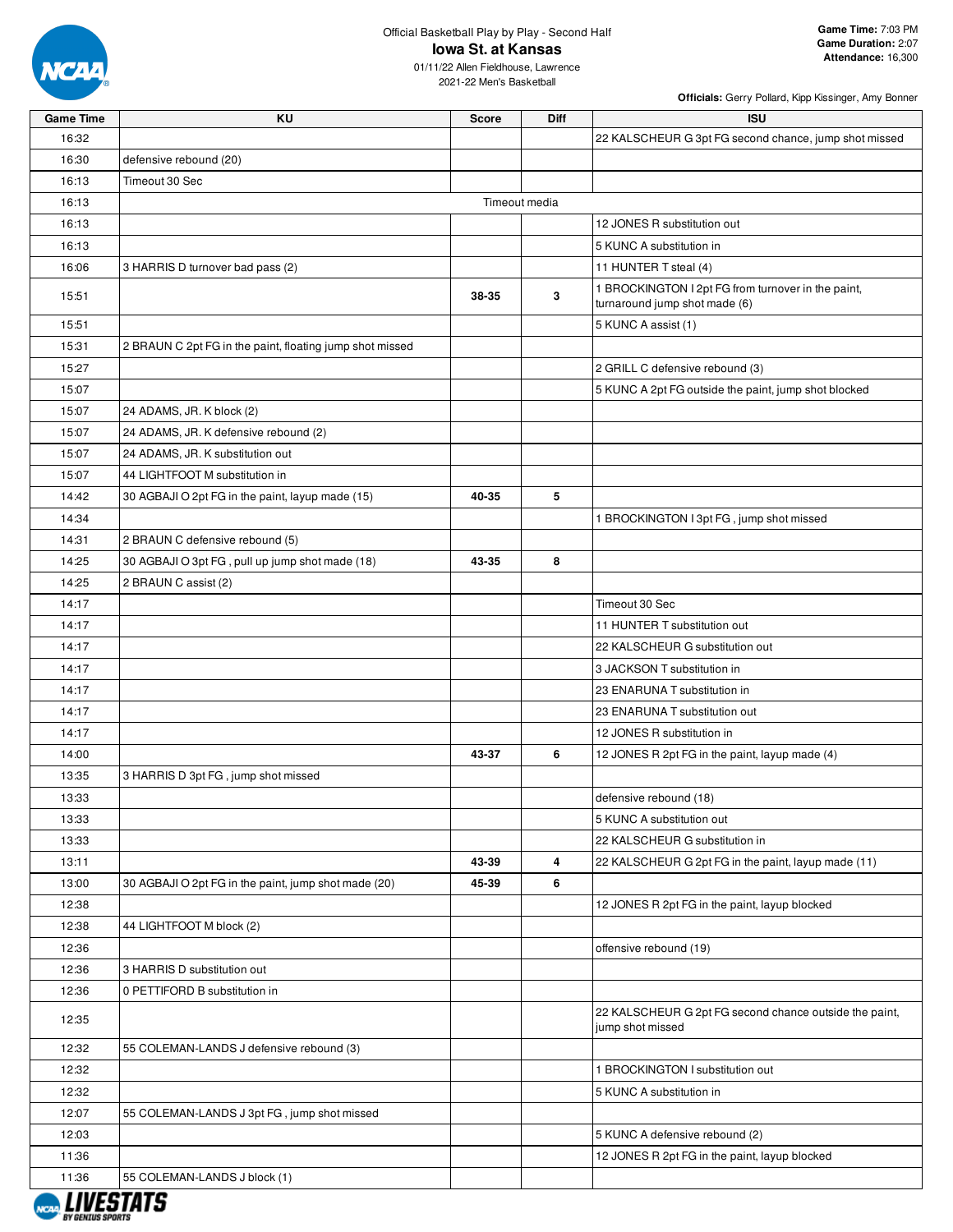

01/11/22 Allen Fieldhouse, Lawrence 2021-22 Men's Basketball

| <b>Game Time</b> | <b>KU</b>                                                    | <b>Score</b>  | <b>Diff</b>             | <b>ISU</b>                                                         |
|------------------|--------------------------------------------------------------|---------------|-------------------------|--------------------------------------------------------------------|
| 11:35            |                                                              |               |                         | offensive rebound (21)                                             |
| 11:35            |                                                              | Timeout media |                         |                                                                    |
| 11:35            |                                                              |               |                         | 2 GRILL C substitution out                                         |
| 11:35            |                                                              |               |                         | 3 JACKSON T substitution out                                       |
| 11:35            |                                                              |               |                         | 1 BROCKINGTON I substitution in                                    |
| 11:35            |                                                              |               |                         | 11 HUNTER T substitution in                                        |
| 11:33            |                                                              |               |                         | 1 BROCKINGTON I 2pt FG second chance in the paint, dunk,<br>missed |
| 11:29            | 44 LIGHTFOOT M defensive rebound (4)                         |               |                         |                                                                    |
| 11:23            | 2 BRAUN C 3pt FG, jump shot missed                           |               |                         |                                                                    |
| 11:20            | 30 AGBAJI O offensive rebound (6)                            |               |                         |                                                                    |
| 11:20            | 30 AGBAJI O 2pt FG second chance in the paint, layup missed  |               |                         |                                                                    |
| 11:19            |                                                              |               |                         | 1 BROCKINGTON I defensive rebound (5)                              |
| 11:07            | 44 LIGHTFOOT M steal (1)                                     |               |                         | 11 HUNTER T turnover lost ball (4)                                 |
| 11:00            | 55 COLEMAN-LANDS J foul drawn (2)                            |               |                         | 12 JONES R foul flagrant 1 (1 - 3)                                 |
| 10:59            | 55 COLEMAN-LANDS J substitution out                          |               |                         |                                                                    |
| 10:59            | 3 HARRIS D substitution in                                   |               |                         |                                                                    |
| 10:59            | 3 HARRIS D free throw 1 - 2 made (5)                         | 46-39         | $\overline{\mathbf{r}}$ |                                                                    |
| 10:59            | 3 HARRIS D free throw 2 - 2 made (6)                         | 47-39         | 8                       |                                                                    |
| 10:57            | 44 LIGHTFOOT M 2pt FG in the paint, hook shot missed         |               |                         |                                                                    |
| 10:53            |                                                              |               |                         | 12 JONES R defensive rebound (1)                                   |
| 10:53            | 44 LIGHTFOOT M foul personal (1 - 3)                         |               |                         | 12 JONES R foul drawn (1)                                          |
| 10:31            |                                                              | 47-41         | 6                       | 12 JONES R 2pt FG in the paint, jump shot made (6)                 |
| 10:31            |                                                              |               |                         | 11 HUNTER T assist (4)                                             |
| 10:31            | 44 LIGHTFOOT M foul shooting (2 - 4)                         |               |                         | 12 JONES R foul drawn (2)                                          |
| 10:29            |                                                              | 47-42         | 5                       | 12 JONES R free throw 1 - 1 made (7)                               |
| 10:18            | 0 PETTIFORD B 2pt FG in the paint, layup missed              |               |                         |                                                                    |
| 10:16            |                                                              |               |                         | 1 BROCKINGTON I defensive rebound (6)                              |
| 10:08            |                                                              |               |                         | 22 KALSCHEUR G 3pt FG, jump shot missed                            |
| 10:07            | 30 AGBAJI O defensive rebound (7)                            |               |                         |                                                                    |
| 10:07            | 30 AGBAJI O foul drawn (1)                                   |               |                         | 1 BROCKINGTON I foul personal (1 - 4)                              |
| 10:07            | 0 PETTIFORD B substitution out                               |               |                         |                                                                    |
| 10:07            | 10 WILSON J substitution in                                  |               |                         |                                                                    |
| 09:52            | 30 AGBAJI O 2pt FG outside the paint, jump shot missed       |               |                         |                                                                    |
| 09:48            | 2 BRAUN C offensive rebound (6)                              |               |                         |                                                                    |
| 09:48            | 2 BRAUN C 2pt FG second chance in the paint, layup missed    |               |                         |                                                                    |
| 09:47            |                                                              |               |                         | 5 KUNC A defensive rebound (3)                                     |
| 09:32            |                                                              |               |                         | 22 KALSCHEUR G turnover lost ball (3)                              |
| 09:20            | 2 BRAUN C 2pt FG from turnover in the paint, layup made (11) | 49-42         | $\overline{7}$          |                                                                    |
| 09:20            | 44 LIGHTFOOT M assist (1)                                    |               |                         |                                                                    |
| 08:49            | 44 LIGHTFOOT M foul drawn (3)                                |               |                         | 12 JONES R foul personal (2 - 5)                                   |
| 08:49            |                                                              |               |                         | 5 KUNC A substitution out                                          |
| 08:49            |                                                              |               |                         | 2 GRILL C substitution in                                          |
| 08:28            | 44 LIGHTFOOT M foul drawn (4)                                |               |                         | 12 JONES R foul personal (3 - 6)                                   |
| 08:28            |                                                              |               |                         | 12 JONES R substitution out                                        |
| 08:28            |                                                              |               |                         | 4 CONDITT G substitution in                                        |
| 08:28            |                                                              |               |                         | 2 GRILL C substitution out                                         |
| 08:28            |                                                              |               |                         | 23 ENARUNA T substitution in                                       |
| 08:15            | 10 WILSON J 2pt FG in the paint, layup made (4)              | $51 - 42$     | 9                       |                                                                    |

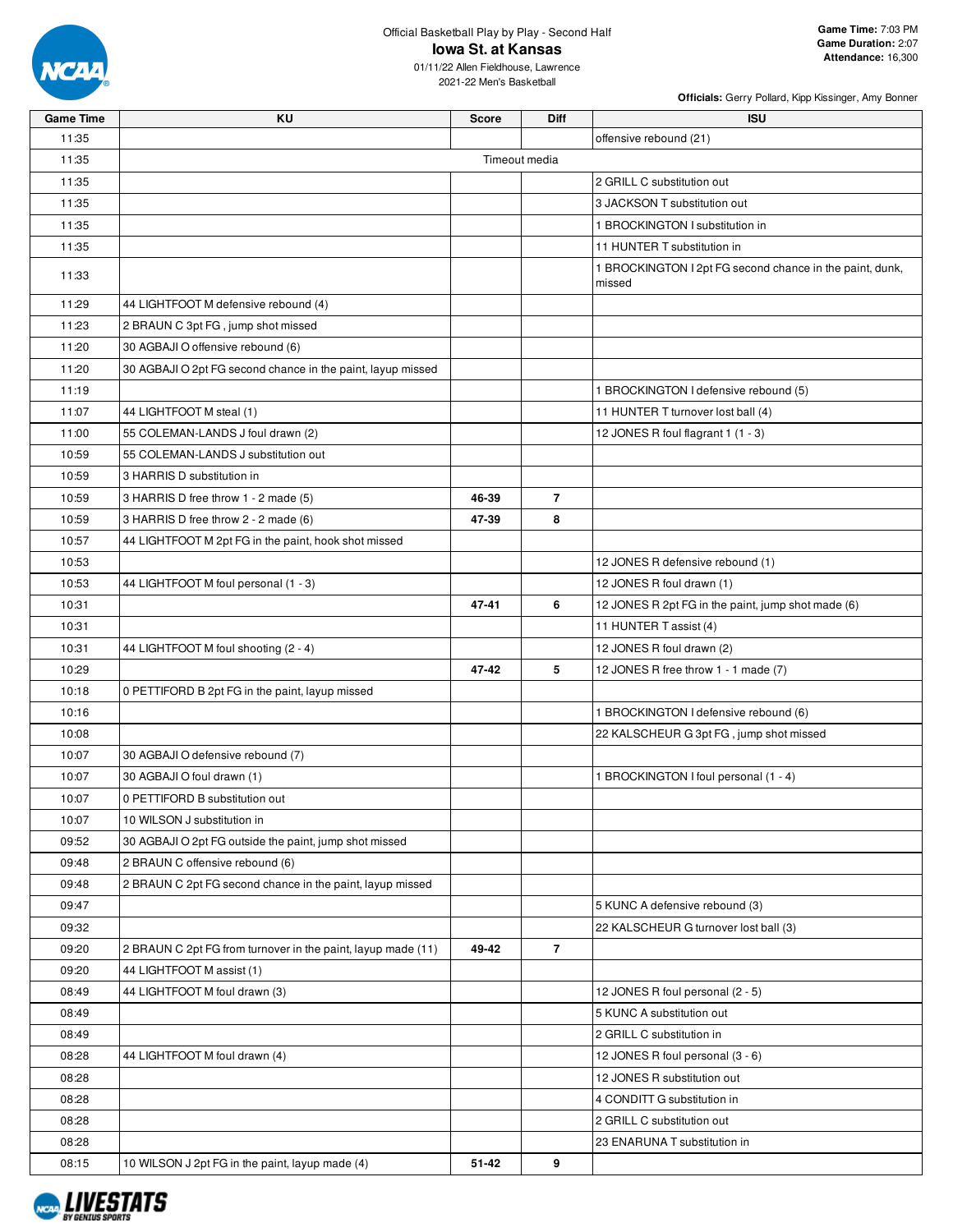

| <b>Game Time</b> | KU                                                          | <b>Score</b>  | Diff           | <b>ISU</b>                                                         |
|------------------|-------------------------------------------------------------|---------------|----------------|--------------------------------------------------------------------|
| 08:15            | 3 HARRIS D assist (3)                                       |               |                |                                                                    |
| 07:56            |                                                             |               |                | 1 BROCKINGTON I 2pt FG in the paint, layup blocked                 |
| 07:56            | 44 LIGHTFOOT M block (3)                                    |               |                |                                                                    |
| 07:52            |                                                             |               |                | 4 CONDITT G offensive rebound (2)                                  |
| 07:41            | 3 HARRIS D foul shooting (2 - 5)                            |               |                | 1 BROCKINGTON I foul drawn (2)                                     |
| 07:41            |                                                             | Timeout media |                |                                                                    |
| 07:41            | 30 AGBAJI O substitution out                                |               |                |                                                                    |
| 07:41            | 0 PETTIFORD B substitution in                               |               |                |                                                                    |
| 07:41            |                                                             |               |                | 1 BROCKINGTON I free throw 1 - 2 missed                            |
| 07:41            |                                                             |               |                | offensive dead ball rebound (2)                                    |
| 07:41            |                                                             | 51-43         | 8              | 1 BROCKINGTON I free throw 2 - 2 made (7)                          |
| 07:41            |                                                             |               |                | 1 BROCKINGTON I substitution out                                   |
| 07:41            |                                                             |               |                | 2 GRILL C substitution in                                          |
| 07:13            | 3 HARRIS D turnover lost ball (3)                           |               |                | 11 HUNTER T steal (5)                                              |
| 07:05            |                                                             | 51-46         | 5              | 11 HUNTER T 3pt FG from turnover, jump shot made (12)              |
| 07:05            |                                                             |               |                | 2 GRILL C assist (1)                                               |
|                  |                                                             |               |                |                                                                    |
| 06:34            | 44 LIGHTFOOT M turnover lost ball (1)                       |               |                |                                                                    |
| 06:34            | 0 PETTIFORD B substitution out                              |               |                |                                                                    |
| 06:34            | 44 LIGHTFOOT M substitution out                             |               |                |                                                                    |
| 06:34            | 30 AGBAJI O substitution in                                 |               |                |                                                                    |
| 06:34            | 33 MCCORMACK D substitution in                              |               |                |                                                                    |
| 06:34            |                                                             |               |                | 22 KALSCHEUR G substitution out                                    |
| 06:34            |                                                             |               |                | 1 BROCKINGTON I substitution in                                    |
| 06:34            |                                                             |               |                | 23 ENARUNA T substitution out                                      |
| 06:34            |                                                             |               |                | 22 KALSCHEUR G substitution in                                     |
| 06:26            |                                                             |               |                | 11 HUNTER T turnover lost ball (5)                                 |
| 06:18            | 3 HARRIS D foul drawn (3)                                   |               |                | 11 HUNTER T foul personal (1 - 7)                                  |
| 05:42            | 3 HARRIS D 1&1 free throw 1 made (7)                        | 52-46         | 6              |                                                                    |
| 05:40            |                                                             |               |                | 4 CONDITT G substitution out                                       |
| 05:40            |                                                             |               |                | 12 JONES R substitution in                                         |
| 05:35            |                                                             | 52-48         | 4              | 1 BROCKINGTON I 2pt FG in the paint, pull up jump shot made<br>(9) |
| 05:23            | 3 HARRIS D 1&1 free throw 2 made (8)                        | 53-48         | 5              |                                                                    |
| 05:28            | 2 BRAUN C turnover lost ball (3)                            |               |                |                                                                    |
| 05:27            |                                                             |               |                | 11 HUNTER T 2pt FG from turnover in the paint, layup missed        |
| 05:27            | 33 MCCORMACK D defensive rebound (3)                        |               |                |                                                                    |
| 05:26            | 2 BRAUN C 2pt FG in the paint, layup blocked                |               |                |                                                                    |
| 05:26            |                                                             |               |                | 12 JONES R block (1)                                               |
| 05:26            | offensive rebound (29)                                      |               |                |                                                                    |
| 05:25            | 3 HARRIS D 2pt FG second chance in the paint, layup missed  |               |                |                                                                    |
| 05:22            | 2 BRAUN C offensive rebound (7)                             |               |                |                                                                    |
|                  | 2 BRAUN C 2pt FG second chance in the paint, jump shot made |               |                |                                                                    |
| 05:20            | (13)                                                        | 55-48         | $\overline{7}$ |                                                                    |
| 04:53            |                                                             |               |                | 11 HUNTER T 3pt FG, jump shot missed                               |
| 04:51            | 33 MCCORMACK D defensive rebound (4)                        |               |                |                                                                    |
| 04:47            | 3 HARRIS D turnover (4)                                     |               |                |                                                                    |
| 04:23            | 3 HARRIS D foul shooting (3 - 6)                            |               |                | 1 BROCKINGTON I foul drawn (3)                                     |
| 04:23            |                                                             | 55-49         | 6              | 1 BROCKINGTON I free throw 1 - 3 made (10)                         |
| 04:23            |                                                             |               |                | 1 BROCKINGTON I free throw 2 - 3 missed                            |
| 04:23            |                                                             |               |                | offensive dead ball rebound (3)                                    |

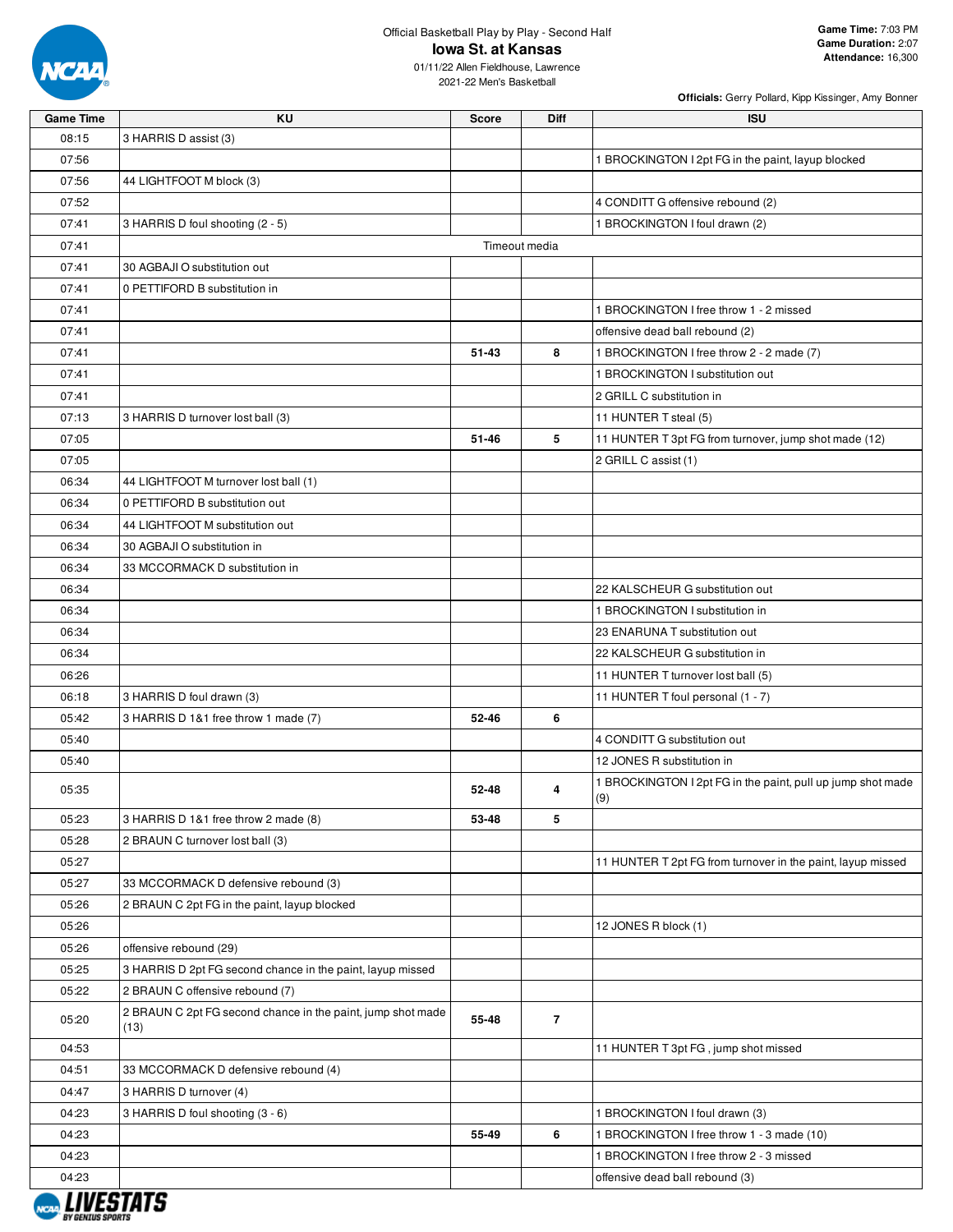

01/11/22 Allen Fieldhouse, Lawrence 2021-22 Men's Basketball

| <b>Game Time</b> | KU                                                                   | <b>Score</b> | <b>Diff</b>   | <b>ISU</b>                                                                            |
|------------------|----------------------------------------------------------------------|--------------|---------------|---------------------------------------------------------------------------------------|
| 04:23            |                                                                      |              |               | 2 GRILL C substitution out                                                            |
| 04:23            |                                                                      |              |               | 5 KUNC A substitution in                                                              |
| 04:23            |                                                                      | 55-50        | 5             | 1 BROCKINGTON I free throw 3 - 3 made (11)                                            |
| 04:01            | 33 MCCORMACK D foul drawn (1)                                        |              |               | 12 JONES R foul shooting (4 - 8)                                                      |
| 04:01            | 33 MCCORMACK D free throw 1 - 2 made (1)                             | 56-50        | 6             |                                                                                       |
| 04:01            | 33 MCCORMACK D free throw 2 - 2 missed                               |              |               |                                                                                       |
| 04:00            |                                                                      |              |               | 1 BROCKINGTON I defensive rebound (7)                                                 |
| 03:42            |                                                                      |              |               | 5 KUNC A 2pt FG in the paint, layup missed                                            |
| 03:42            |                                                                      |              |               | 12 JONES R offensive rebound (2)                                                      |
| 03:42            | 10 WILSON J foul personal (1 - 7)                                    |              |               | 12 JONES R foul drawn (3)                                                             |
| 03:42            |                                                                      |              | Timeout media |                                                                                       |
| 03:42            |                                                                      |              |               | 5 KUNC A substitution out                                                             |
| 03:42            |                                                                      |              |               | 2 GRILL C substitution in                                                             |
| 03:42            |                                                                      |              |               | 12 JONES R 1&1 free throw 1 missed                                                    |
| 03:41            |                                                                      |              |               | 2 GRILL C offensive rebound (4)                                                       |
| 03:40            |                                                                      | 56-52        | 4             | 1 BROCKINGTON I 2pt FG second chance in the paint, jump                               |
|                  |                                                                      |              |               | shot made (13)                                                                        |
| 03:40            |                                                                      |              |               | 2 GRILL C assist (2)                                                                  |
| 03:07            | 3 HARRIS D 2pt FG outside the paint, floating jump shot made<br>(10) | 58-52        | 6             |                                                                                       |
| 02:43            |                                                                      | 58-54        | 4             | 1 BROCKINGTON I 2pt FG outside the paint, jump shot made<br>(15)                      |
| 02:08            | 30 AGBAJI O 3pt FG, jump shot missed                                 |              |               |                                                                                       |
| 02:05            |                                                                      |              |               | 12 JONES R defensive rebound (3)                                                      |
| 01:48            |                                                                      |              |               | 1 BROCKINGTON I 2pt FG in the paint, layup blocked                                    |
| 01:48            | 33 MCCORMACK D block (1)                                             |              |               |                                                                                       |
| 01:45            | 10 WILSON J defensive rebound (2)                                    |              |               |                                                                                       |
| 01:30            | 10 WILSON J foul drawn (1)                                           |              |               | 2 GRILL C foul personal (2 - 9)                                                       |
| 01:30            | 10 WILSON J 1&1 free throw 1 missed                                  |              |               |                                                                                       |
| 01:28            |                                                                      |              |               | 1 BROCKINGTON I defensive rebound (8)                                                 |
| 01:01            |                                                                      | 58-57        | $\mathbf{1}$  | 22 KALSCHEUR G 3pt FG, jump shot made (14)                                            |
| 01:01            |                                                                      |              |               | 11 HUNTER T assist (5)                                                                |
| 00:51            | 33 MCCORMACK D foul offensive (1 - 8)                                |              |               | 22 KALSCHEUR G foul drawn (3)                                                         |
| 00:51            | 33 MCCORMACK D turnover offensive (1)                                |              |               |                                                                                       |
| 00:51            | 33 MCCORMACK D substitution out                                      |              |               |                                                                                       |
| 00:51            | 44 LIGHTFOOT M substitution in                                       |              |               |                                                                                       |
| 00:41            |                                                                      |              |               | 1 BROCKINGTON I 2pt FG from turnover outside the paint, jump<br>shot missed           |
| 00:38            |                                                                      |              |               | 2 GRILL C offensive rebound (5)                                                       |
| 00:36            |                                                                      | 58-59        | $-1$          | 2 GRILL C 2pt FG from turnover second chance outside the<br>paint, jump shot made (2) |
| 00:25            | 30 AGBAJI O foul drawn (2)                                           |              |               | 22 KALSCHEUR G foul personal (3 - 10)                                                 |
| 00:25            | 30 AGBAJI O free throw 1 - 2 made (21)                               | 59-59        | $\mathbf 0$   |                                                                                       |
| 00:25            | 44 LIGHTFOOT M substitution out                                      |              |               |                                                                                       |
| 00:25            | 24 ADAMS, JR. K substitution in                                      |              |               |                                                                                       |
| 00:25            |                                                                      |              |               | 12 JONES R substitution out                                                           |
| 00:25            |                                                                      |              |               | 5 KUNC A substitution in                                                              |
| 00:25            | 30 AGBAJI O free throw 2 - 2 made (22)                               | 60-59        | $\mathbf{1}$  |                                                                                       |
| 00:16            |                                                                      | 60-61        | $-1$          | 1 BROCKINGTON I 2pt FG outside the paint, step back jump<br>shot made (17)            |
| 00:04            | 3 HARRIS D 2pt FG in the paint, layup made (12)                      | 62-61        | $\mathbf{1}$  |                                                                                       |
|                  |                                                                      |              |               |                                                                                       |

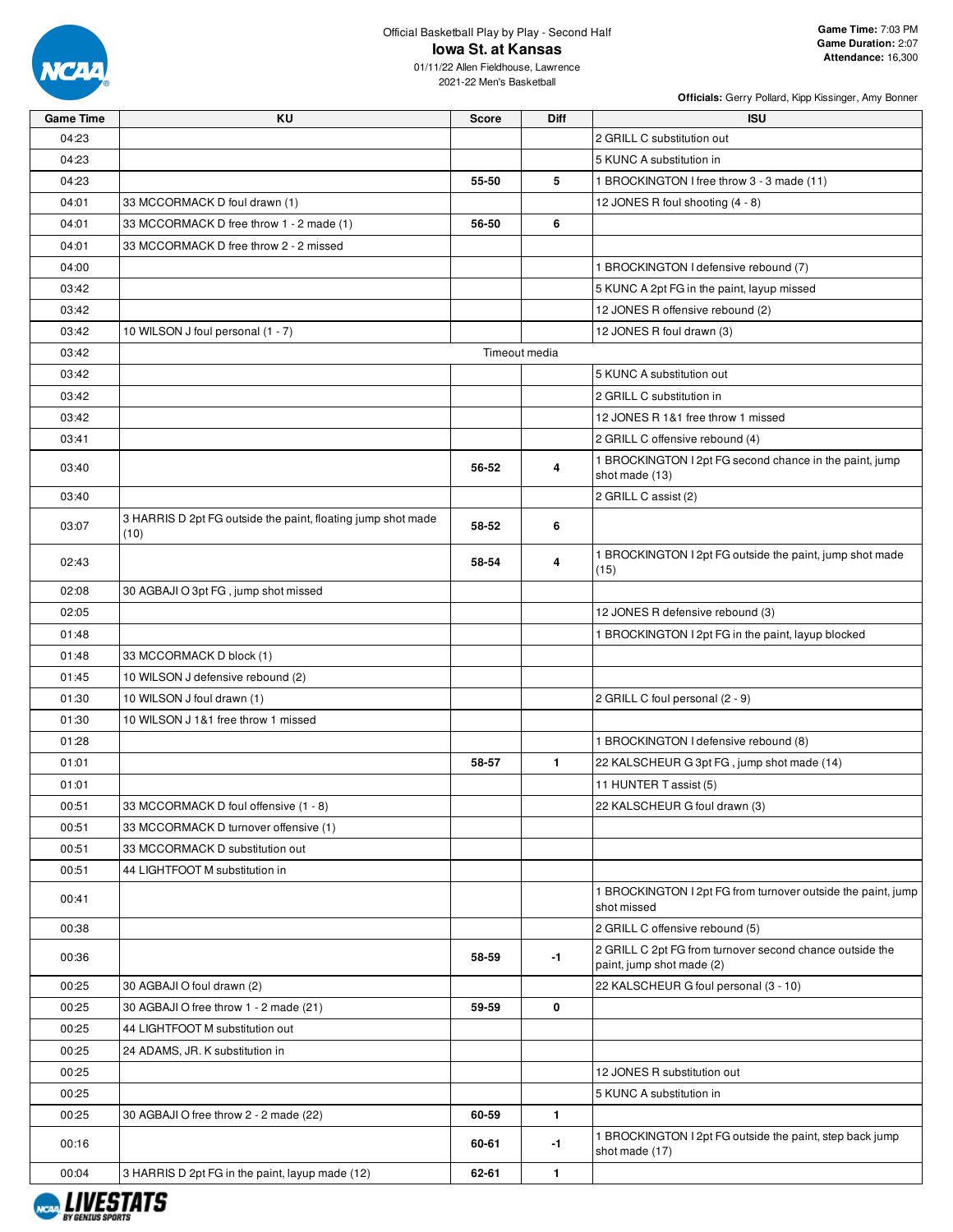

**Game Time:** 7:03 PM **Game Duration:** 2:07 **Attendance:** 16,300

01/11/22 Allen Fieldhouse, Lawrence 2021-22 Men's Basketball

| <b>Game Time</b> | KU                     | <b>Score</b>       | <b>Diff</b> | <b>ISU</b>                              |  |  |  |  |
|------------------|------------------------|--------------------|-------------|-----------------------------------------|--|--|--|--|
| 00:00            |                        |                    |             | 22 KALSCHEUR G 3pt FG, jump shot missed |  |  |  |  |
| 00:00            | defensive rebound (33) |                    |             |                                         |  |  |  |  |
|                  |                        | <b>END OF GAME</b> |             |                                         |  |  |  |  |
| KU 62-61 ISU     |                        |                    |             |                                         |  |  |  |  |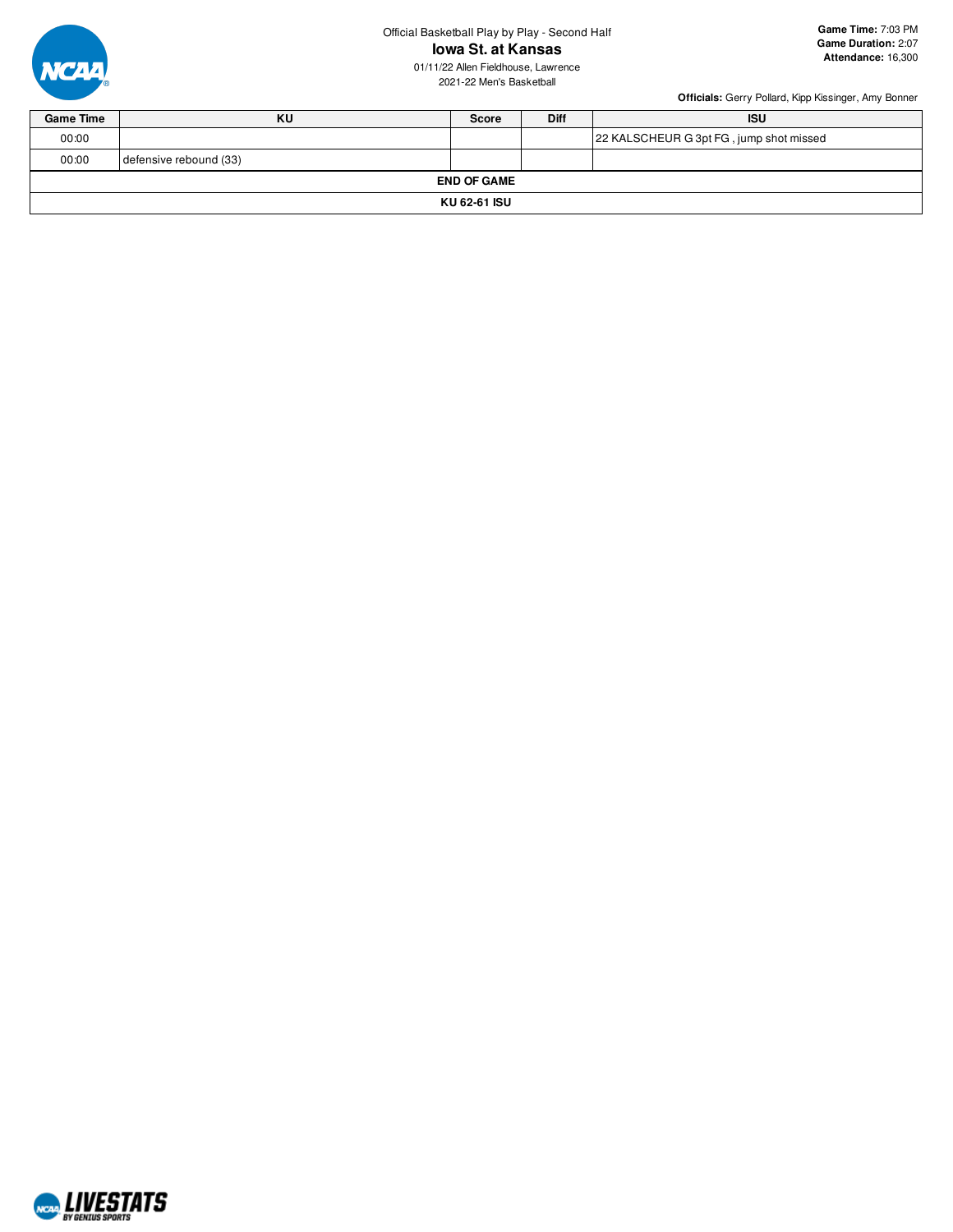

## Official Basketball Box Score - Second Half **Iowa St. at Kansas**

01/11/22 Allen Fieldhouse, Lawrence 2021-22 Men's Basketball

**Officials:** Gerry Pollard, Kipp Kissinger, Amy Bonner

|               |                              |       | FG        | 3Р      | <b>FT</b> |          | <b>Rebounds</b> |            | <b>Fouls</b> |           | ТP | <b>AS</b>      | <b>TO</b> | <b>ST</b> |           | <b>Blocks</b>                                  | $+/-$ |
|---------------|------------------------------|-------|-----------|---------|-----------|----------|-----------------|------------|--------------|-----------|----|----------------|-----------|-----------|-----------|------------------------------------------------|-------|
|               | NO. Name                     | Min   | M-A       | M-A     | M-A       | OR.      | <b>DR</b>       | <b>TOT</b> | <b>PF</b>    | <b>FD</b> |    |                |           |           | <b>BS</b> | <b>BA</b>                                      |       |
| 4             | FI<br>George Conditt         | 05:01 | $0 - 2$   | $0 - 0$ | $0 - 0$   |          | 0               |            |              | 0         | 0  | 0              | 0         | 0         | 0         | $\Omega$                                       | $-5$  |
| 23            | <b>Tristan Enaruna</b><br>F. | 03:18 | $0 - 1$   | $0 - 0$ | $0 - 0$   |          | $\Omega$        |            | 0            | 0         | 0  | 0              | 0         | 0         | 0         | $\Omega$                                       | -4    |
|               | Izaiah Brockington<br>G      | 17:56 | $5 - 10$  | $0 - 1$ | $3-5$     | $\Omega$ | 4               | 4          |              | 2         | 13 | 0              | 0         | 0         | 0         | $\overline{c}$                                 | -6    |
| 11            | <b>Tyrese Hunter</b><br>G    | 17:18 | $1-5$     | $1 - 3$ | $0 - 0$   | $\Omega$ | $\Omega$        | $\Omega$   |              |           | 3  | $\overline{2}$ | 3         | 2         | 0         |                                                | -5    |
| 22            | Gabe Kalscheur<br>G          | 19:16 | $2 - 6$   | 1-4     | $0-0$     |          | $\Omega$        |            | 2            | 2         | 5  | 0              | 2         | 0         | 0         | $\Omega$                                       | -5    |
| 21            | Jaden Walker                 | 00:00 | $0 - 0$   | $0 - 0$ | $0 - 0$   | $\Omega$ | $\Omega$        | $\Omega$   | 0            | 0         | 0  | 0              | 0         | 0         | 0         | $\Omega$                                       | 0     |
| 2             | Caleb Grill                  | 14:22 | 1-2       | $0-0$   | $0-0$     | 2        | 2               | 4          |              | 0         | 2  | 2              | 0         | 0         | 0         | $\Omega$                                       | 5     |
| 12            | Robert Jones                 | 12:38 | $2 - 4$   | $0 - 0$ | $1 - 2$   |          | $\mathcal{P}$   | 3          | 4            | 3         | 5  | 0              | 0         | 0         |           | 2                                              | 6     |
| 5             | Aljaz Kunc                   | 07:29 | $0 - 2$   | $0-0$   | $0-0$     | $\Omega$ | $\overline{2}$  | 2          | $\Omega$     | 0         | 0  |                | 0         | 0         | 0         |                                                | -3    |
| 3             | Tre Jackson                  | 02:42 | $0 - 0$   | $0-0$   | $0 - 0$   | $\Omega$ | $\Omega$        | 0          | 0            | 0         | 0  | 0              | 0         | 0         | 0         | $\Omega$                                       | 2     |
| Team          |                              |       |           |         |           | 3        |                 | 4          |              |           | 0  |                | 0         |           |           |                                                |       |
| <b>Totals</b> |                              |       | $11 - 32$ | $2 - 8$ | $4 - 7$   | 9        | 11              | 20         | 10           | 8         | 28 | 5              | 5         | 2         |           | 6                                              | -3    |
|               |                              |       |           |         |           |          |                 |            |              |           |    |                |           |           |           | $T$ aahniaal $T$ aulau $N$ $\cap$ $N$ $\Gamma$ |       |

| <b>Shooting By Period</b> |         |       |  |  |  |  |  |  |  |
|---------------------------|---------|-------|--|--|--|--|--|--|--|
| ond FG%                   | 11-32   | 34.4% |  |  |  |  |  |  |  |
| 3PT%                      | $2 - 8$ | 25.0% |  |  |  |  |  |  |  |
| FT%                       | 4-7     | 57.1% |  |  |  |  |  |  |  |
| <b>GM FG%</b>             | 11-32   | 34.4% |  |  |  |  |  |  |  |
| 3PT%                      | $2 - 8$ | 25.0% |  |  |  |  |  |  |  |
| FT%                       | $4 - 7$ | 57.1% |  |  |  |  |  |  |  |

Dead Ball Rebounds: 2, 0

| Kansas |
|--------|
|--------|

**Technical Fouls:**:NONE

|      |                        |       | FG       | 3P      | FT        |                |           | <b>Rebounds</b> |                | <b>Fouls</b>   | <b>TP</b> |   | AS TO ST |          |                          | <b>Blocks</b> | $+/-$ |
|------|------------------------|-------|----------|---------|-----------|----------------|-----------|-----------------|----------------|----------------|-----------|---|----------|----------|--------------------------|---------------|-------|
|      | NO. Name               | Min   | M-A      | M-A     | M-A       | 0R             | <b>DR</b> | <b>TOT</b>      | PF             | <b>FD</b>      |           |   |          |          | <b>BS</b>                | <b>BA</b>     |       |
| 10   | Jalen Wilson<br>F      | 10:07 | 1 - 1    | $0-0$   | $0 - 1$   | 0              |           |                 |                |                | 2         | 0 | 0        | 0        |                          | 0             | -4    |
| 24   | KJ Adams, Jr.<br>F     | 05:18 | $0-0$    | $0-0$   | $1-2$     | $\mathbf 0$    |           |                 | $\Omega$       |                |           | 0 | 0        | 0        | 2                        | $\mathbf 0$   | 6     |
| 2    | Christian Braun<br>G   | 20:00 | $3 - 7$  | $1-2$   | $0 - 0$   | $\overline{2}$ | 2         | 4               | $\Omega$       | $\Omega$       |           |   |          |          |                          |               | 3     |
| 3    | Dajuan Harris<br>G     | 18:23 | $2 - 4$  | $0 - 1$ | $4 - 4$   | $\Omega$       | 0         | 0               | 3              |                | 8         | 2 | 3        | $\Omega$ | $\Omega$                 | 0             | 3     |
| 30   | Ochai Agbaji<br>G      | 18:53 | $3 - 7$  | $1-3$   | $2 - 2$   |                | 3         | 4               | $\Omega$       | $\overline{c}$ | 9         | 0 |          | $\Omega$ |                          | 0             |       |
| 55   | Jalen Coleman-Lands    | 09:01 | 0-1      | $0 - 1$ | $3-3$     | $\Omega$       |           |                 |                | 2              | 3         | 0 | 0        | 0        |                          | 0             | 8     |
| 44   | Mitch Lightfoot        | 09:00 | 0-1      | $0-0$   | $0 - 0$   | $\Omega$       |           |                 | $\overline{c}$ | $\overline{c}$ | 0         |   |          |          | 2                        | 0             |       |
| 0    | <b>Bobby Pettiford</b> | 03:36 | $0 - 1$  | $0-0$   | $0 - 0$   | $\Omega$       | 0         | $\mathbf 0$     | $\Omega$       | $\Omega$       | 0         |   | 0        | $\Omega$ | 0                        | $\mathbf 0$   | -5    |
| 33   | David McCormack        | 05:42 | $0-0$    | $0-0$   | $1-2$     | $\Omega$       | 2         | 2               |                |                |           |   |          |          |                          | $\Omega$      | -4    |
| Team |                        |       |          |         |           |                | 2         | 3               |                |                | 0         |   | 0        |          |                          |               |       |
|      | <b>Totals</b>          |       | $9 - 22$ | $2 - 7$ | $11 - 14$ | 4              | 13        | 17              | 8              | 10             | 31        | 4 | 6        |          | 6                        |               | 3     |
|      |                        |       |          |         |           |                |           |                 |                |                |           |   |          |          | $\overline{\phantom{a}}$ |               |       |

|                     | <b>Shooting By Period</b> |       |
|---------------------|---------------------------|-------|
| 2 <sup>nd</sup> FG% | $9 - 22$                  | 40.9% |
| 3PT%                | $2 - 7$                   | 28.6% |
| FT%                 | $11 - 14$                 | 78.6% |
| <b>GM FG%</b>       | $9 - 22$                  | 40.9% |
| 3PT%                | $2 - 7$                   | 28.6% |
| FT%                 | $11 - 14$                 | 78.6% |

Dead Ball Rebounds: 1, 0

|                         | <b>ISU</b>                           | ΚU    |  |  |  |  |  |  |
|-------------------------|--------------------------------------|-------|--|--|--|--|--|--|
| <b>Biggest lead</b>     | 1 $(2^{nd} 19:27)$ 9 $(2^{nd} 8:15)$ |       |  |  |  |  |  |  |
| <b>Best Scoring Run</b> | $7(2^{nd} 0:36)$ $7(2^{nd} 17:47)$   |       |  |  |  |  |  |  |
| <b>Lead Changes</b>     |                                      |       |  |  |  |  |  |  |
| <b>Times Tied</b>       |                                      |       |  |  |  |  |  |  |
| Time with Lead          | 00:23                                | 19:04 |  |  |  |  |  |  |

| <b>Points from</b>    | <b>ISU</b> | ΚU | <b>Period by Period Scoring</b> |                        |  |    |  |  |  |  |  |  |  |  |
|-----------------------|------------|----|---------------------------------|------------------------|--|----|--|--|--|--|--|--|--|--|
| <b>Turnovers</b>      | 9          |    |                                 | 2nd<br>1st             |  |    |  |  |  |  |  |  |  |  |
| Paint                 | 12         | 12 |                                 |                        |  | 61 |  |  |  |  |  |  |  |  |
| <b>Second Chancel</b> | 6          | 2  |                                 | <b>ISU</b><br>33<br>28 |  |    |  |  |  |  |  |  |  |  |
| <b>Fast Breaks</b>    | ი          | 3  |                                 |                        |  |    |  |  |  |  |  |  |  |  |
| <b>Bench</b>          |            |    | ΚU<br>31<br>31<br>62            |                        |  |    |  |  |  |  |  |  |  |  |

**Technical Fouls:**:NONE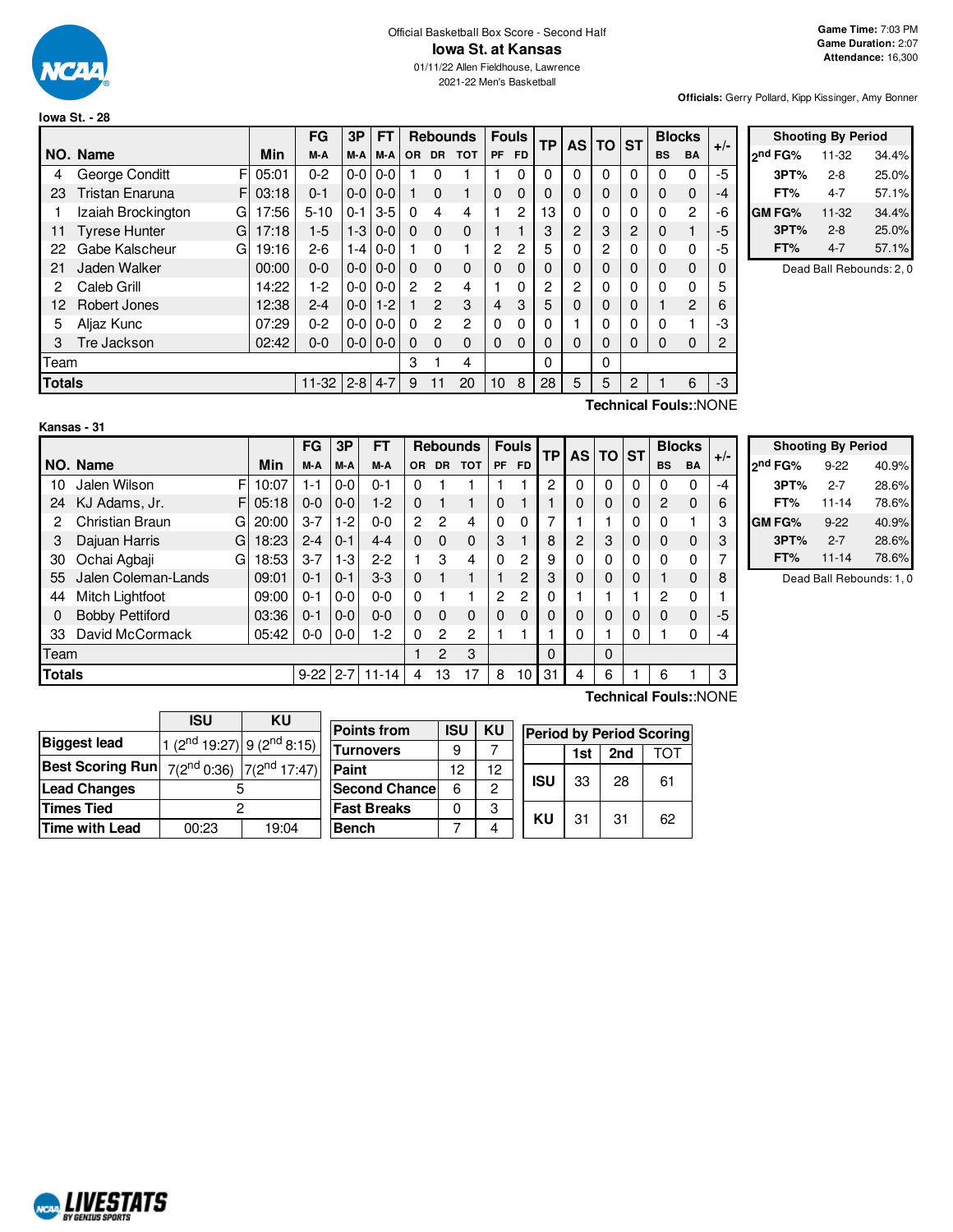

 $0/20%$ 

**Officials:** Gerry Pollard, Kipp Kissinger, Amy Bonner

2/3 67%

 $7/13$ <br> $54%$ 



**Kansas**





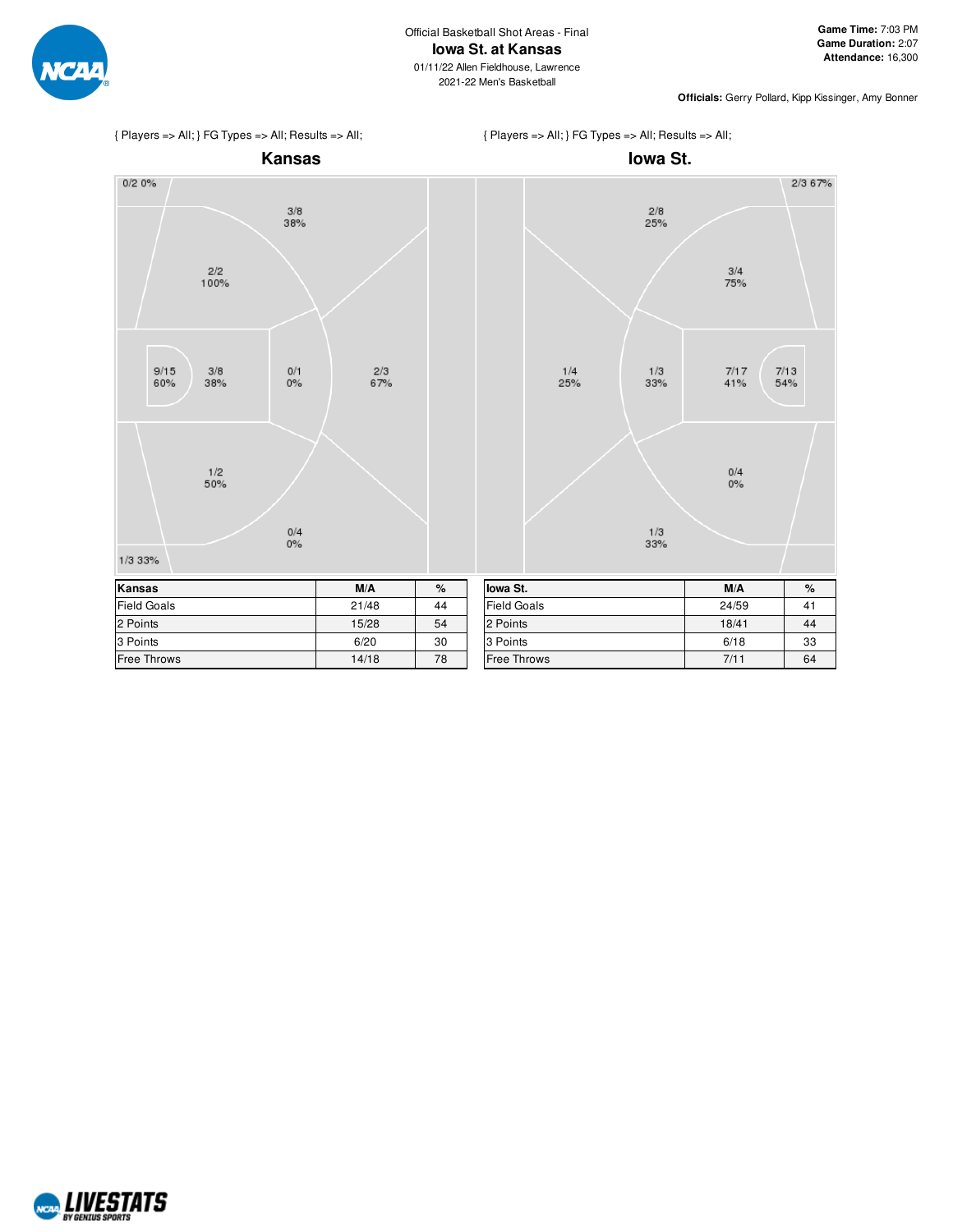

2021-22 Men's Basketball

**Officials:** Gerry Pollard, Kipp Kissinger, Amy Bonner

#### **Iowa St. No Name Mins Score Points Diff Points per Min Assists Rebounds Steals Turnovers On Off On Off On Off On Off On Off On Off On Off On Off** 1 | Izaiah Brockington | 35:51 | 04:09 | 58 - 60 | 3 - 2 | -2 | 1 | 1.62 | 0.72 | 9 | 1 | 27 | 5 | 7 | 1 | 10 | 2 2 | Caleb Grill | 21:14 | 18:46 | 29 - 27 | 32 - 35 | 2 | -3 | 1.37 | 1.71 | 5 | 5 | 18 | 14 | 3 | 5 | 5 | 7 3 | Tre Jackson | 07:41 | 32:19 | 10 - 9 | 51 - 53 | 1 | -2 | 1.30 | 1.58 | 1 | 9 | 8 | 24 | 1 | 7 | 2 | 10 4 | George Conditt | 14:08 | 25:52 | 20 - 18 | 41 - 44 | 2 | -3 | 1.42 | 1.59 | 4 | 6 | 10 | 22 | 4 | 4 | 7 | 5 5 | Aljaz Kunc | 20:49 | 19:11 | 33 - 33 | 28 - 29 | 0 | -1 | 1.59 | 1.46 | 6 | 4 | 19 | 13 | 5 | 3 | 5 | 7 11 | Tyrese Hunter | 31:49 | 08:11 | 51 - 53 | 10 - 9 | -2 | 1 | 1.60 | 1.22 | 9 | 1 | 23 | 9 | 7 | 1 | 10 | 2 12 | Robert Jones | 20:32 | 19:28 | 31 - 29 | 30 - 33 | 2 | -3 | 1.51 | 1.54 | 4 | 6 | 20 | 12 | 2 | 6 | 5 | 7 21 | Jaden Walker | 00:07 | 39:53 | 0 - 0 | 61 - 62 | 0 | -1 | 0.00 | 1.53 | 0 | 10 | 1 | 31 | 0 | 8 | 0 | 12 | 22 | Gabe Kalscheur | 34:52 | 05:08 | 53 - 55 | 8 - 7 | -2 | 1 | 1.52 | 1.56 | 9 | 1 | 28 | 4 | 7 | 1 | 11 | 1 23 | Tristan Enaruna | 12:57 | 27:03 | 20 - 26 | 41 - 36 | -6 | 5 | 1.54 | 1.52 | 3 | 7 | 6 | 26 | 4 | 4 | 5 | 7

#### **Kansas**

| <b>No</b>      | Name                   |       | <b>Mins</b> |           | <b>Score</b> |          | <b>Points Diff</b> |      | Points per Min    |    | <b>Assists</b> |               | <b>Rebounds</b> |                | <b>Steals</b>  |             | <b>Turnovers</b> |
|----------------|------------------------|-------|-------------|-----------|--------------|----------|--------------------|------|-------------------|----|----------------|---------------|-----------------|----------------|----------------|-------------|------------------|
|                |                        | On    | Off         | On        | Off          | On       | Off                | On   | Off               | On | Off            | On            | Off             | On             | Off            | On          | Off              |
| 0              | <b>Bobby Pettiford</b> | 08:19 | 31:41       | $12 - 13$ | $50 - 48$    | - 1      |                    | 1.44 | .58               |    | 10             | $\Omega$<br>ŏ | 25              | ◠              | $\overline{2}$ | $\sim$<br>6 | 10               |
| $\overline{2}$ | Christian Braun        | 37:43 | 02:17       | $57 - 57$ | $5 - 4$      | $\Omega$ |                    | 1.51 | 2.19              | 10 |                | 32            |                 | 3              |                | 14          | $\mathcal{P}$    |
| 3              | Dajuan Harris          | 36:46 | 03:14       | $59 - 59$ | $3 - 2$      | $\Omega$ |                    | 1.60 | 0.93              | 10 |                | 29            | 4               | C              | $\overline{2}$ | 14          | $\sim$           |
| 10             | Jalen Wilson           | 24:12 | 15:48       | $36 - 48$ | $26 - 13$    | $-12$    | 13                 | 1.49 | 1.65              | 8  | 3              | 15            | 18              | $\overline{2}$ | $\overline{2}$ | 12          |                  |
| 24             | KJ Adams, Jr.          | 09:56 | 30:04       | $15 - 11$ | $47 - 50$    |          | -3                 | .51  | . 56              | 3  | 8              |               | 26              |                |                |             | 14               |
| 30             | Ochai Agbaji           | 38:29 | 01:31       | $62 - 52$ | $0 - 9$      | 10       | -9                 | 1.61 | 0.00              | 11 | $\Omega$       | 33            | $\Omega$        | 4              | $\Omega$       | 13          | 3                |
| 33             | David McCormack        | 09:32 | 30:28       | $12 - 15$ | $50 - 46$    | -3       |                    | .26  | 1.64              |    | 10             | 10            | 23              | 2              | $\overline{2}$ | 6           | 10               |
| 44             | Mitch Lightfoot        | 20:32 | 19:28       | $35 - 35$ | $27 - 26$    | $\Omega$ |                    | 1.70 | 1.39 <sub>1</sub> |    | 4              | 16            | 17              | ◠              | $\overline{2}$ | 8           | 8                |
| 55             | Jalen Coleman-Lands    | 14:31 | 25:29       | $22 - 15$ | $40 - 46$    |          | -6                 | .52  | .57               |    |                | 15            | 18              | 3              |                | с           |                  |

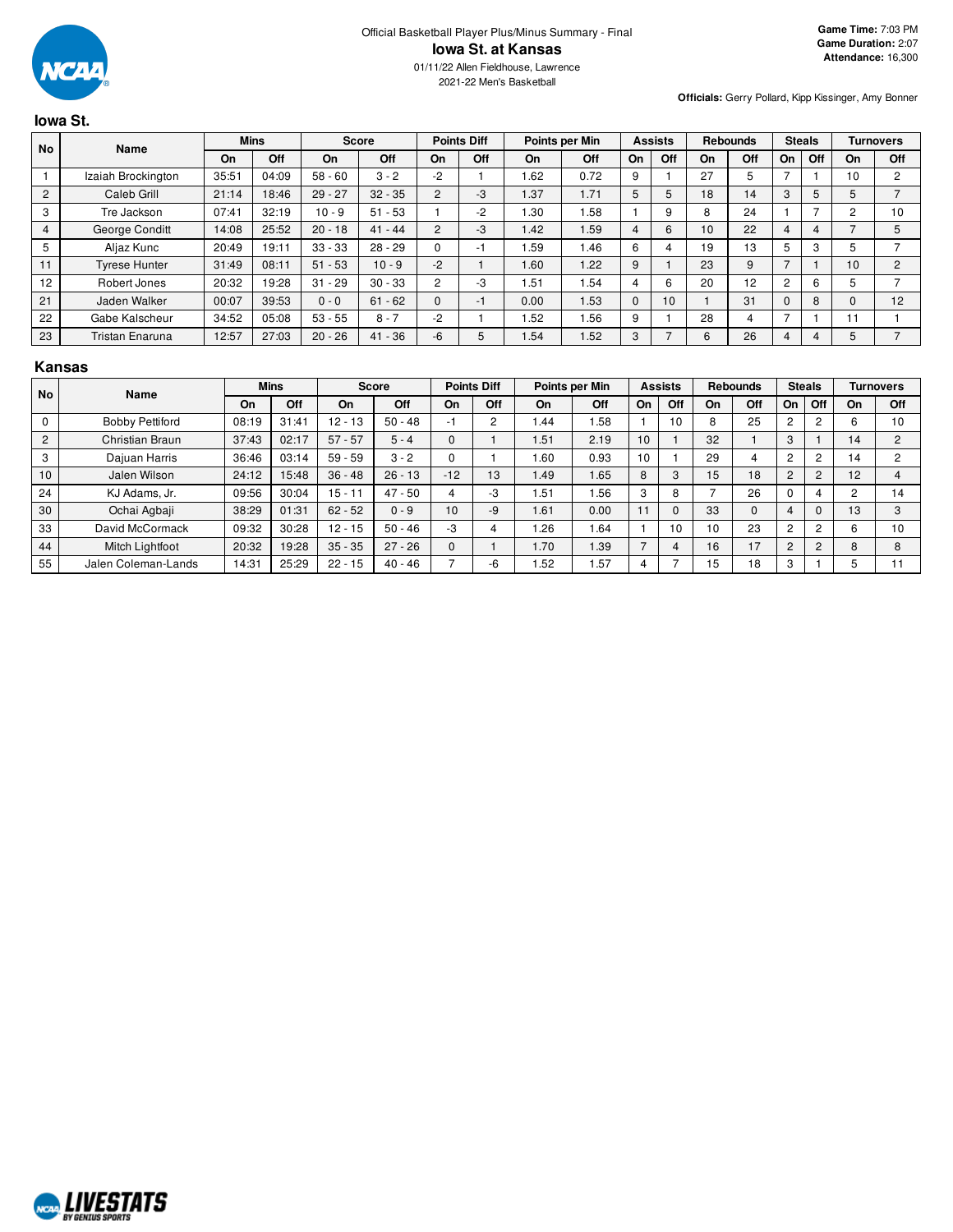

**Officials:** Gerry Pollard, Kipp Kissinger, Amy Bonner

## Players => AllFG Types=>AllResults=>All **Iowa St.**









| lowa St.           | M/A   | $\%$ | llowa St.                | M/A          | $\%$ |
|--------------------|-------|------|--------------------------|--------------|------|
| <b>Field Goals</b> | 24/59 | 41   | Points in the Paint      | 28 (14 / 30) | 47   |
| 2 Points           | 18/41 | 44   | <b>Fast Break Points</b> | 4(2/2)       | 100  |
| 3 Points           | 6/18  | 33   | Second Chance Points     | 10(6/14)     | 43   |
| <b>Free Throws</b> | 7/11  | 64   | Effective FG%            | 46           |      |

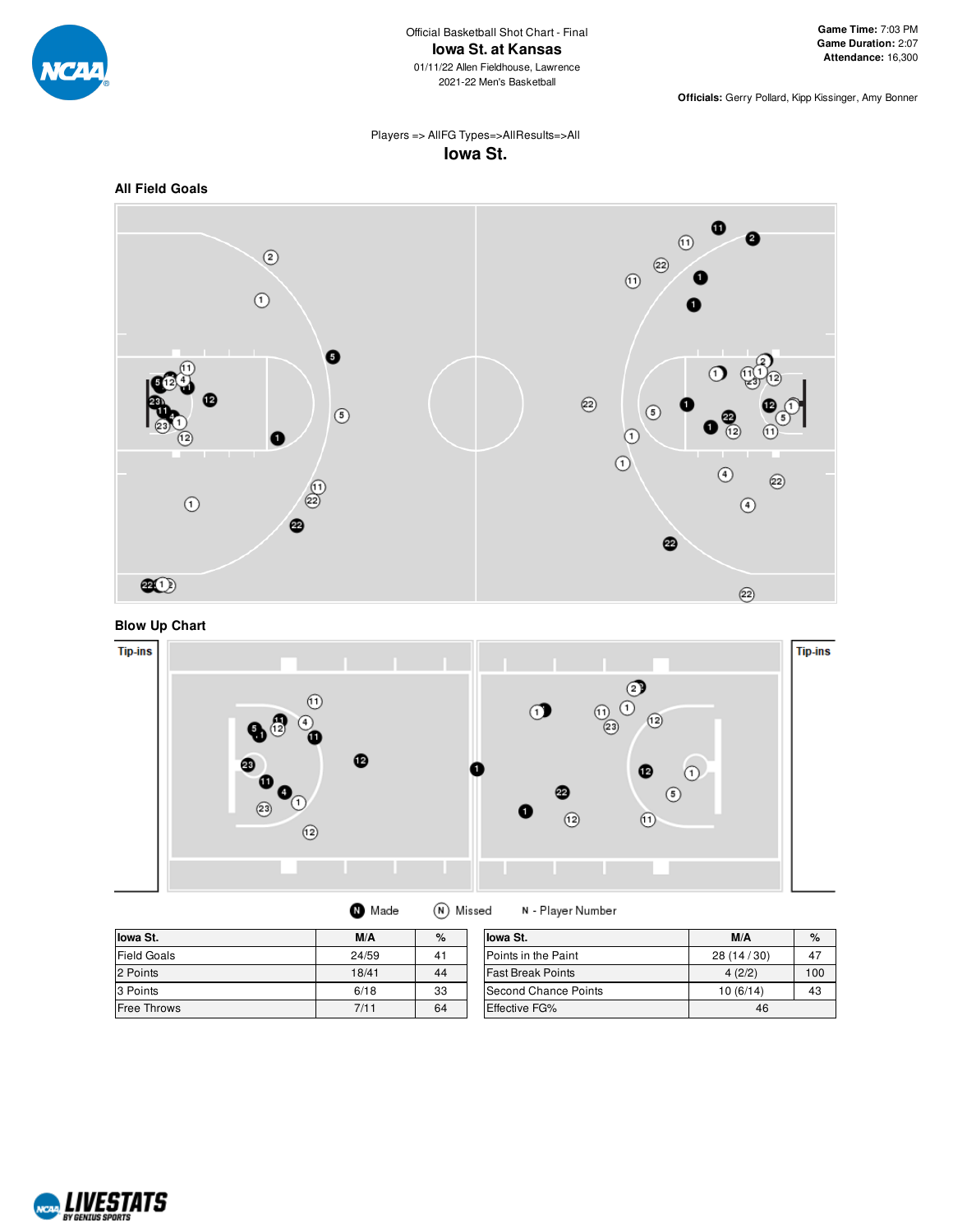

01/11/22 Allen Fieldhouse, Lawrence 2021-22 Men's Basketball

**Officials:** Gerry Pollard, Kipp Kissinger, Amy Bonner

#### Players => AllFG Types=>AllResults=>All **Kansas**









| Made | (N) Missed |
|------|------------|
|------|------------|

 $\bf \Phi$ 

N - Player Number

| Kansas             | M/A   | %  | Kansas                   | M/A       | $\%$ |
|--------------------|-------|----|--------------------------|-----------|------|
| <b>Field Goals</b> | 21/48 | 44 | Points in the Paint      | 24(12/23) | 52   |
| 2 Points           | 15/28 | 54 | <b>Fast Break Points</b> | 7(3/3)    | 100  |
| 3 Points           | 6/20  | 30 | Second Chance Points     | 11(5/10)  | 50   |
| <b>Free Throws</b> | 14/18 | 78 | Effective FG%            | 50        |      |

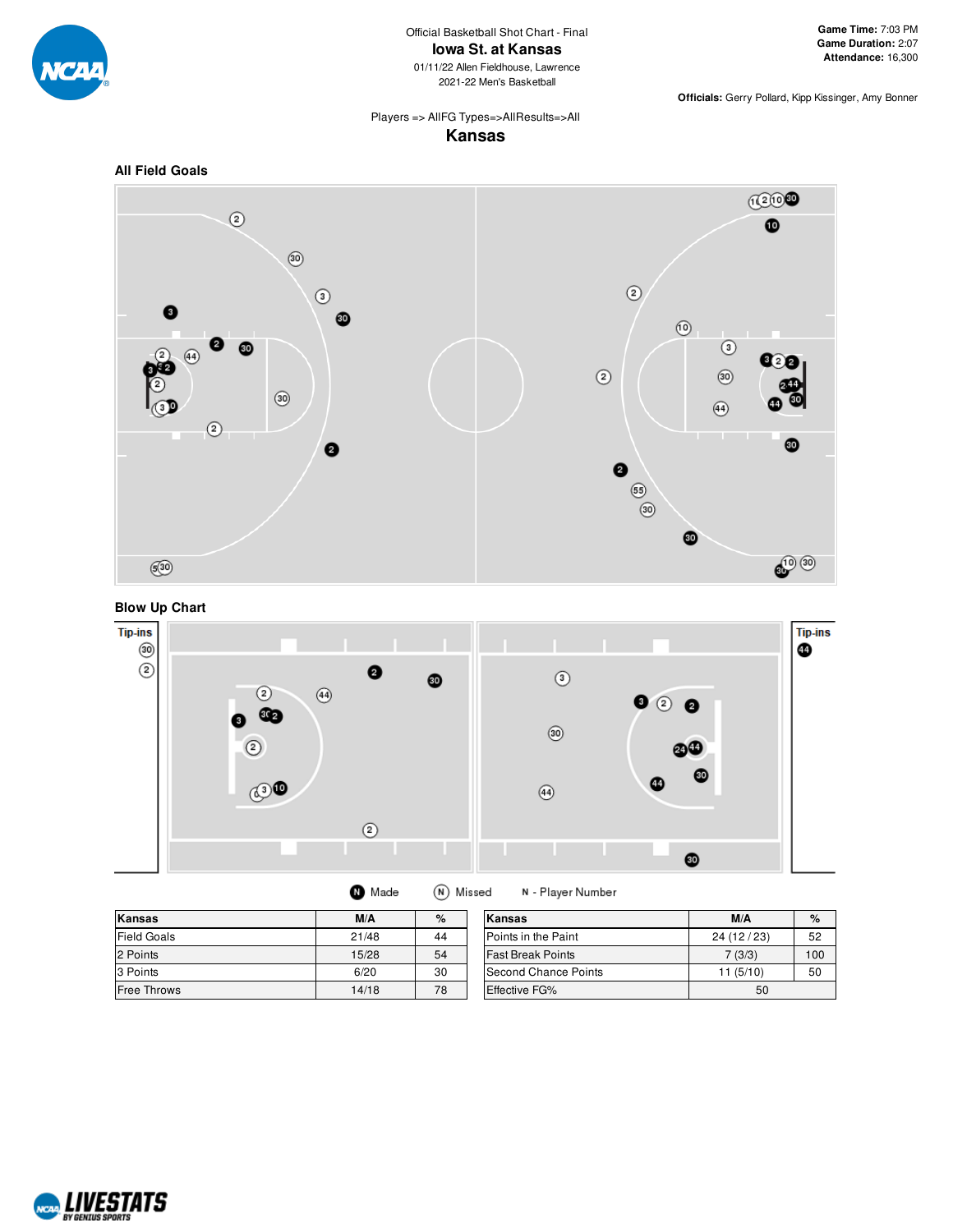

**Officials:** Gerry Pollard, Kipp Kissinger, Amy Bonner

**Iowa St.**

| Lineup                                                                           | Quarter<br>On  | <b>Time</b><br>On | Quarter<br>Off | Time<br>Off | Time on<br>Court | <b>Score</b> | <b>Score</b><br>Diff |                |              |                | <b>Reb</b> Sti Tov Ass | <b>PPP</b> |
|----------------------------------------------------------------------------------|----------------|-------------------|----------------|-------------|------------------|--------------|----------------------|----------------|--------------|----------------|------------------------|------------|
| 1- Brockington I/ 4- Conditt G/ 11- Hunter T/ 22- Kalscheur G/ 23-<br>Enaruna T/ | $\mathbf{1}$   | 20:00             | $\mathbf{1}$   | 17:44       | 02:16            | $4 - 3$      | $\mathbf{1}$         | $\mathbf 0$    | $\mathbf 0$  | $\mathbf{1}$   | $\mathbf{1}$           | 1.1628     |
| 1- Brockington I/ 11- Hunter T/ 12- Jones R/ 22- Kalscheur G/ 23-<br>Enaruna T/  | $\mathbf{1}$   | 17:44             | $\mathbf{1}$   | 16:40       | 01:04            | $1 - 2$      | $-1$                 | $\mathbf{1}$   | $\mathbf 0$  | $\mathbf{1}$   | $\mathbf{0}$           | 0.4098     |
| 1- Brockington I/2- Grill C/11- Hunter T/12- Jones R/23- Enaruna T/              | $\mathbf{1}$   | 16:40             | $\mathbf{1}$   | 15:57       | 00:43            | $2 - 0$      | $\overline{c}$       | $\overline{c}$ | $\mathbf 0$  | $\mathbf 0$    | $\mathbf 0$            | 2.0000     |
| 1- Brockington I/2- Grill C/4- Conditt G/5- Kunc A/11- Hunter T/                 | $\mathbf{1}$   | 15:57             | $\mathbf{1}$   | 15:22       | 00:35            | $0 - 0$      | 0                    | $\mathbf{1}$   | $\mathbf 0$  | 1              | $\mathbf 0$            | 0.0000     |
| 2- Grill C/3- Jackson T/4- Conditt G/5- Kunc A/22- Kalscheur G/                  | $\mathbf{1}$   | 15:22             | $\mathbf{1}$   | 13:49       | 01:33            | $0 - 0$      | $\mathbf 0$          | 3              | $\mathbf 0$  | $\mathbf{1}$   | $\Omega$               | 0.0000     |
| 1- Brockington I/ 3- Jackson T/ 4- Conditt G/ 5- Kunc A/ 22- Kalscheur G/        | $\mathbf{1}$   | 13:49             | $\mathbf{1}$   | 13:09       | 00:40            | $2 - 1$      | $\mathbf{1}$         | $\mathbf{1}$   | $\mathbf 0$  | $\mathbf 0$    | $\mathbf 0$            | 2.0000     |
| 1- Brockington I/ 11- Hunter T/ 12- Jones R/ 22- Kalscheur G/ 23-<br>Enaruna T/  | $\mathbf{1}$   | 13:09             | $\mathbf{1}$   | 12:06       | 01:03            | $0 - 4$      | $-4$                 | $\mathbf 0$    | $\mathbf 0$  | $\mathbf{1}$   | $\mathbf 0$            | 0.0000     |
| 1- Brockington I/4- Conditt G/11- Hunter T/22- Kalscheur G/23-<br>Enaruna T/     | $\mathbf{1}$   | 12:06             | $\mathbf{1}$   | 11:30       | 00:36            | $3-0$        | 3                    | $\mathbf 0$    | $\mathbf{2}$ | $\mathbf 0$    | $\mathbf 0$            | 2.0833     |
| 1- Brockington I/4- Conditt G/5- Kunc A/11- Hunter T/22- Kalscheur G/            | $\mathbf{1}$   | 11:30             | $\mathbf{1}$   | 09:53       | 01:37            | $7 - 0$      | $\overline{7}$       | $\overline{2}$ | $\mathbf{1}$ | 0              | $\overline{2}$         | 2.0349     |
| 1- Brockington I/2- Grill C/4- Conditt G/5- Kunc A/11- Hunter T/                 | $\mathbf{1}$   | 09:53             | $\mathbf{1}$   | 09:01       | 00:52            | $0 - 3$      | -3                   | $\mathbf 0$    | $\mathbf 0$  | 0              | $\mathbf 0$            | 0.0000     |
| 1- Brockington I/2- Grill C/3- Jackson T/5- Kunc A/12- Jones R/                  | $\mathbf{1}$   | 09:01             | $\mathbf{1}$   | 06:47       | 02:14            | $4 - 4$      | $\Omega$             | 0              | $\mathbf{1}$ | 0              | $\mathbf{1}$           | 1.3333     |
| 2- Grill C/3- Jackson T/4- Conditt G/22- Kalscheur G/23- Enaruna T/              | $\mathbf{1}$   | 06:47             | $\mathbf{1}$   | 06:15       | 00:32            | $0 - 2$      | $-2$                 | $\mathbf 0$    | $\mathbf 0$  | $\mathbf{1}$   | $\mathbf 0$            | 0.0000     |
| 1- Brockington I/4- Conditt G/11- Hunter T/22- Kalscheur G/23-<br>Enaruna T/     | $\mathbf{1}$   | 06:15             | $\mathbf{1}$   | 05:49       | 00:26            | $0-0$        | $\Omega$             | $\mathbf 0$    | $\mathbf{0}$ | $\mathbf 0$    | $\mathbf 0$            | 0.0000     |
| 1- Brockington I/5- Kunc A/11- Hunter T/22- Kalscheur G/23- Enaruna<br>T/        | $\mathbf{1}$   | 05:49             | $\mathbf{1}$   | 02:50       | 02:59            | $6 - 7$      | $-1$                 | $\mathbf{1}$   | $\mathbf{1}$ | $\mathbf 0$    | $\mathbf{1}$           | 1.5000     |
| 1- Brockington I/5- Kunc A/11- Hunter T/12- Jones R/22- Kalscheur G/             | $\mathbf{1}$   | 02:50             | $\mathbf{1}$   | 00:30       | 02:20            | $4 - 5$      | $-1$                 | $\mathbf 0$    | $\mathbf{1}$ | $\mathbf{1}$   | $\mathbf 0$            | 1.3333     |
| 1- Brockington I/2- Grill C/5- Kunc A/12- Jones R/22- Kalscheur G/               | $\mathbf{1}$   | 00:30             | $\mathbf{1}$   | 00:07       | 00:23            | $0 - 0$      | $\mathbf 0$          | $\mathbf 0$    | $\mathbf 0$  | 0              | $\mathbf 0$            | 0.0000     |
| 1- Brockington I/5- Kunc A/12- Jones R/21- Walker J/22- Kalscheur G/             | $\mathbf{1}$   | 00:07             | $\overline{c}$ | 20:00       | 00:07            | $0-0$        | $\Omega$             | $\mathbf{1}$   | $\mathbf 0$  | 0              | $\mathbf 0$            | 0.0000     |
| 1- Brockington I/4- Conditt G/11- Hunter T/22- Kalscheur G/23-<br>Enaruna T/     | $\overline{2}$ | 20:00             | $\overline{2}$ | 18:36       | 01:24            | $0-6$        | -6                   | $\mathbf{1}$   | 0            | $\mathbf{1}$   | $\mathbf 0$            | 0.0000     |
| 1- Brockington I/2- Grill C/4- Conditt G/11- Hunter T/22- Kalscheur G/           | $\overline{2}$ | 18:36             | $\overline{2}$ | 17:47       | 00:49            | $0-0$        | $\mathbf 0$          | $\mathbf{1}$   | $\mathbf 0$  | $\mathbf{1}$   | $\mathbf 0$            | 0.0000     |
| 1- Brockington I/2- Grill C/11- Hunter T/12- Jones R/22- Kalscheur G/            | $\overline{c}$ | 17:47             | $\overline{c}$ | 16:13       | 01:34            | $0 - 1$      | $-1$                 | $\overline{c}$ | $\mathbf 0$  | $\mathbf 0$    | $\mathbf 0$            | 0.0000     |
| 1- Brockington I/2- Grill C/5- Kunc A/11- Hunter T/22- Kalscheur G/              | $\mathbf 2$    | 16:13             | $\sqrt{2}$     | 14:17       | 01:56            | $2 - 5$      | -3                   | $\mathbf{1}$   | $\mathbf{1}$ | $\mathbf 0$    | $\mathbf{1}$           | 0.6667     |
| 1- Brockington I/2- Grill C/3- Jackson T/5- Kunc A/23- Enaruna T/                | $\overline{2}$ | 14:17             | $\overline{c}$ | 14:17       | 00:00            | $0 - 0$      | 0                    | $\mathbf 0$    | $\mathbf 0$  | $\mathbf 0$    | $\mathbf 0$            | 0.0000     |
| 1- Brockington I/2- Grill C/3- Jackson T/5- Kunc A/12- Jones R/                  | $\overline{2}$ | 14:17             | $\overline{c}$ | 13:33       | 00:44            | $2 - 0$      | $\overline{c}$       | $\mathbf{1}$   | $\mathbf 0$  | 0              | $\mathbf 0$            | 2.0000     |
| 1- Brockington I/2- Grill C/3- Jackson T/12- Jones R/22- Kalscheur G/            | $\overline{c}$ | 13:33             | $\overline{c}$ | 12:32       | 01:01            | $2 - 2$      | $\mathbf 0$          | $\mathbf{1}$   | $\mathbf{0}$ | $\mathbf 0$    | $\mathbf 0$            | 1.0000     |
| 2- Grill C/3- Jackson T/5- Kunc A/12- Jones R/22- Kalscheur G/                   | $\overline{2}$ | 12:32             | $\overline{c}$ | 11:35       | 00:57            | $0 - 0$      | 0                    | 2              | $\mathbf 0$  | 0              | $\mathbf 0$            | 0.0000     |
| 1- Brockington I/5- Kunc A/11- Hunter T/12- Jones R/22- Kalscheur G/             | $\overline{c}$ | 11:35             | $\overline{c}$ | 08:49       | 02:46            | $3 - 4$      | $-1$                 | $\overline{4}$ | $\mathbf 0$  | $\overline{c}$ | $\mathbf{1}$           | 0.5515     |
| 1- Brockington I/2- Grill C/11- Hunter T/12- Jones R/22- Kalscheur G/            | $\overline{2}$ | 08:49             | $\overline{c}$ | 08:28       | 00:21            | $0 - 0$      | $\Omega$             | $\mathbf 0$    | $\mathbf 0$  | $\mathbf 0$    | $\Omega$               | 0.0000     |
| 1- Brockington I/2- Grill C/4- Conditt G/11- Hunter T/22- Kalscheur G/           | $\overline{c}$ | 08:28             | 2              | 08:28       | 00:00            | $0 - 0$      | 0                    | $\mathbf 0$    | $\mathbf 0$  | 0              | $\mathbf 0$            | 0.0000     |
| 1- Brockington I/4- Conditt G/11- Hunter T/22- Kalscheur G/23-<br>Enaruna T/     | $\overline{2}$ | 08:28             | $\overline{c}$ | 07:41       | 00:47            | $1 - 2$      | $-1$                 | $\mathbf{1}$   | $\mathbf 0$  | 0              | $\mathbf 0$            | 1.1364     |
| 2- Grill C/ 4- Conditt G/ 11- Hunter T/ 22- Kalscheur G/ 23- Enaruna T/          | $\overline{2}$ | 07:41             | $\overline{c}$ | 06:34       | 01:07            | $3 - 0$      | 3                    | $\mathbf 0$    | $\mathbf{1}$ | 0              | $\mathbf{1}$           | 3.0000     |
| 1- Brockington I/2- Grill C/4- Conditt G/11- Hunter T/23- Enaruna T/             | $\overline{2}$ | 06:34             | 2              | 06:34       | 00:00            | $0 - 0$      | 0                    | $\mathbf 0$    | $\mathbf 0$  | $\mathbf 0$    | $\mathbf 0$            | 0.0000     |
| 1- Brockington I/2- Grill C/4- Conditt G/11- Hunter T/22- Kalscheur G/           | $\overline{c}$ | 06:34             | $\overline{c}$ | 05:40       | 00:54            | $0 - 1$      | $-1$                 | $\mathbf 0$    | $\mathbf 0$  | $\mathbf{1}$   | $\mathbf 0$            | 0.0000     |
| 1- Brockington I/2- Grill C/11- Hunter T/12- Jones R/22- Kalscheur G/            | $\overline{c}$ | 05:40             | $\overline{c}$ | 04:23       | 01:17            | $3 - 3$      | $\mathbf 0$          | $\mathbf 0$    | $\mathbf 0$  | 0              | $\mathbf 0$            | 0.7732     |
| 1- Brockington I/5- Kunc A/11- Hunter T/12- Jones R/22- Kalscheur G/             | $\overline{2}$ | 04:23             | 2              | 03:42       | 00:41            | $1 - 1$      | 0                    | 2              | $\mathbf 0$  | $\mathbf 0$    | $\mathbf 0$            | 2.2727     |
| 1- Brockington I/2- Grill C/11- Hunter T/12- Jones R/22- Kalscheur G/            | $\overline{c}$ | 03:42             | $\overline{c}$ | 00:25       | 03:17            | $9 - 3$      | 6                    | 4              | 0            | 0              | $\overline{c}$         | 2.0270     |
| 1- Brockington I/2- Grill C/5- Kunc A/11- Hunter T/22- Kalscheur G/              | $\overline{2}$ | 00:25             | $\overline{2}$ | 00:00       | 00:25            | $2 - 3$      | $-1$                 | $\mathbf 0$    | $\mathbf 0$  | $\mathbf 0$    | $\mathbf 0$            | 1.0000     |

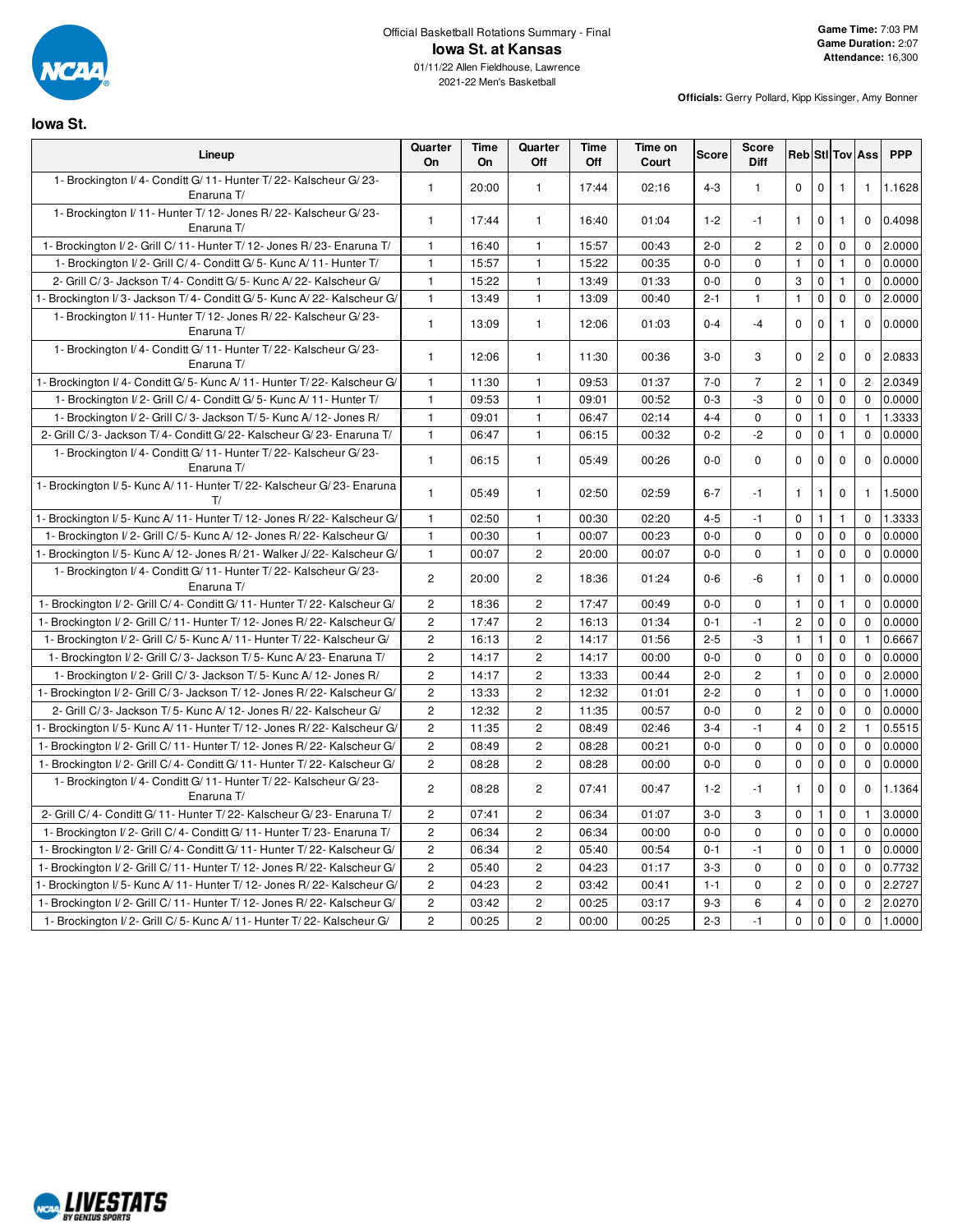

**Kansas**

01/11/22 Allen Fieldhouse, Lawrence 2021-22 Men's Basketball

| Lineup                                                                              | Quarter<br>On  | Time<br>On | Quarter<br>Off          | Time<br>Off | Time on<br>Court | <b>Score</b> | <b>Score</b><br><b>Diff</b> |                |              |                | <b>Reb StilTov Ass</b> | <b>PPP</b> |
|-------------------------------------------------------------------------------------|----------------|------------|-------------------------|-------------|------------------|--------------|-----------------------------|----------------|--------------|----------------|------------------------|------------|
| 2- Braun C/3- Harris D/10- Wilson J/24- Adams, Jr. K/30- Agbaji O/                  |                | 20:00      | $\mathbf 1$             | 15:22       | 04:38            | $5 - 7$      | $-2$                        |                | $\Omega$     |                | $\overline{2}$         | 0.7267     |
| 2- Braun C/3- Harris D/30- Agbaji O/33- McCormack D/55- Coleman-<br>Lands $J/$      | $\mathbf{1}$   | 15:22      | $\overline{1}$          | 13:49       | 01:33            | $0-0$        | $\Omega$                    | $\overline{4}$ |              |                | $\Omega$               | 0.0000     |
| 3- Harris D/ 10- Wilson J/ 30- Agbaji O/ 33- McCormack D/ 55- Coleman-<br>Lands J/  | $\mathbf{1}$   | 13:49      | $\overline{\mathbf{1}}$ | 13:09       | 00:40            | $2 - 2$      | $\mathbf 0$                 | $\Omega$       | $\Omega$     | $\Omega$       | $\mathbf 0$            | 2.2727     |
| 0- Pettiford B/10- Wilson J/30- Agbaii O/33- McCormack D/55- Coleman-<br>Lands J/   | -1             | 13:09      | -1                      | 11:32       | 01:37            | $3 - 2$      | 1                           | $\mathbf{1}$   |              | $\overline{2}$ | -1                     | 1.0000     |
| 2- Braun C/3- Harris D/10- Wilson J/44- Lightfoot M/55- Coleman-Lands<br>$\cdot$ I/ | -1             | 11:32      | -1                      | 11:08       | 00:24            | $0 - 5$      | -5                          | $\Omega$       | $\mathbf 0$  |                | $\mathbf 0$            | 0.0000     |
| 2- Braun C/3- Harris D/10- Wilson J/30- Agbaji O/44- Lightfoot M/                   | $\mathbf{1}$   | 11:08      |                         | 09:53       | 01:15            | $0 - 3$      | -3                          | $\mathbf{1}$   | $\mathbf{0}$ |                | $\mathbf 0$            | 0.0000     |
| 0- Pettiford B/2- Braun C/3- Harris D/30- Agbaii O/44- Lightfoot M/                 | 1              | 09:53      |                         | 06:47       | 03:06            | $7 - 4$      | 3                           | 3              |              | $\overline{2}$ | $\Omega$               | 1.4000     |
| 2- Braun C/3- Harris D/10- Wilson J/30- Agbaji O/44- Lightfoot M/                   | $\mathbf{1}$   | 06:47      | $\mathbf{1}$            | 01:16       | 05:31            | $11 - 10$    | $\mathbf{1}$                | 5              |              | $\overline{2}$ | 3                      | 1.5714     |
| 2- Braun C/3- Harris D/30- Agbaji O/44- Lightfoot M/55- Coleman-Lands               | $\mathbf{1}$   | 01:16      | $\overline{c}$          | 20:00       | 01:16            | $3-0$        | 3                           | $\mathbf{1}$   | $\mathbf 0$  | 0              |                        | 1.5000     |
| 2- Braun C/3- Harris D/24- Adams, Jr. K/30- Agbaji O/55- Coleman-<br>Lands $J/$     | $\overline{2}$ | 20:00      | $\overline{c}$          | 15:07       | 04:53            | $7 - 2$      | 5                           | 5              | $\Omega$     |                | $\mathbf{1}$           | 1.1290     |
| 2- Braun C/3- Harris D/30- Agbaji O/44- Lightfoot M/55- Coleman-Lands               | $\overline{2}$ | 15:07      | $\overline{c}$          | 12:36       | 02:31            | $7 - 4$      | 3                           | $\mathbf{1}$   | $\mathbf 0$  | $\Omega$       |                        | 1.7500     |
| 0- Pettiford B/2- Braun C/30- Agbaji O/44- Lightfoot M/55- Coleman-<br>Lands J/     | $\overline{2}$ | 12:36      | $\overline{c}$          | 10:59       | 01:37            | $0-0$        | $\Omega$                    | 3              |              | $\Omega$       | $\mathbf 0$            | 0.0000     |
| 0- Pettiford B/2- Braun C/3- Harris D/30- Agbaii O/44- Lightfoot M/                 | $\mathbf{2}$   | 10:59      | $\overline{c}$          | 10:07       | 00:52            | $2 - 3$      | -1                          |                | $\Omega$     | $\Omega$       | $\Omega$               | 0.6944     |
| 2- Braun C/3- Harris D/10- Wilson J/30- Agbaji O/44- Lightfoot M/                   | $\overline{2}$ | 10:07      | $\overline{2}$          | 07:41       | 02:26            | $4 - 0$      | $\overline{4}$              | $\mathbf{1}$   | $\Omega$     | $\Omega$       | 2                      | 1.3333     |
| 0- Pettiford B/2- Braun C/3- Harris D/10- Wilson J/44- Lightfoot M/                 | $\overline{c}$ | 07:41      | $\overline{2}$          | 06:34       | 01:07            | $0 - 4$      | $-4$                        | $\Omega$       | $\Omega$     | $\overline{2}$ | $\Omega$               | 0.0000     |
| 2- Braun C/3- Harris D/10- Wilson J/30- Agbaji O/33- McCormack D/                   | $\overline{2}$ | 06:34      | $\overline{2}$          | 00:51       | 05:42            | $7 - 11$     | $-4$                        | 5              | $\Omega$     | 3              | $\Omega$               | 0.8537     |
| 2- Braun C/3- Harris D/10- Wilson J/30- Agbaji O/44- Lightfoot M/                   | $\overline{2}$ | 00:51      | $\overline{c}$          | 00:25       | 00:27            | $1 - 2$      | $-1$                        | $\mathbf 0$    | $\Omega$     | 0              | $\Omega$               | 2.2727     |
| 2- Braun C/3- Harris D/10- Wilson J/24- Adams, Jr. K/30- Agbaji O/                  | $\mathbf{2}$   | 00:25      | $\overline{2}$          | 00:00       | 00:25            | $3 - 2$      | 1                           |                | $\Omega$     | $\Omega$       | $\Omega$               | 2.0833     |

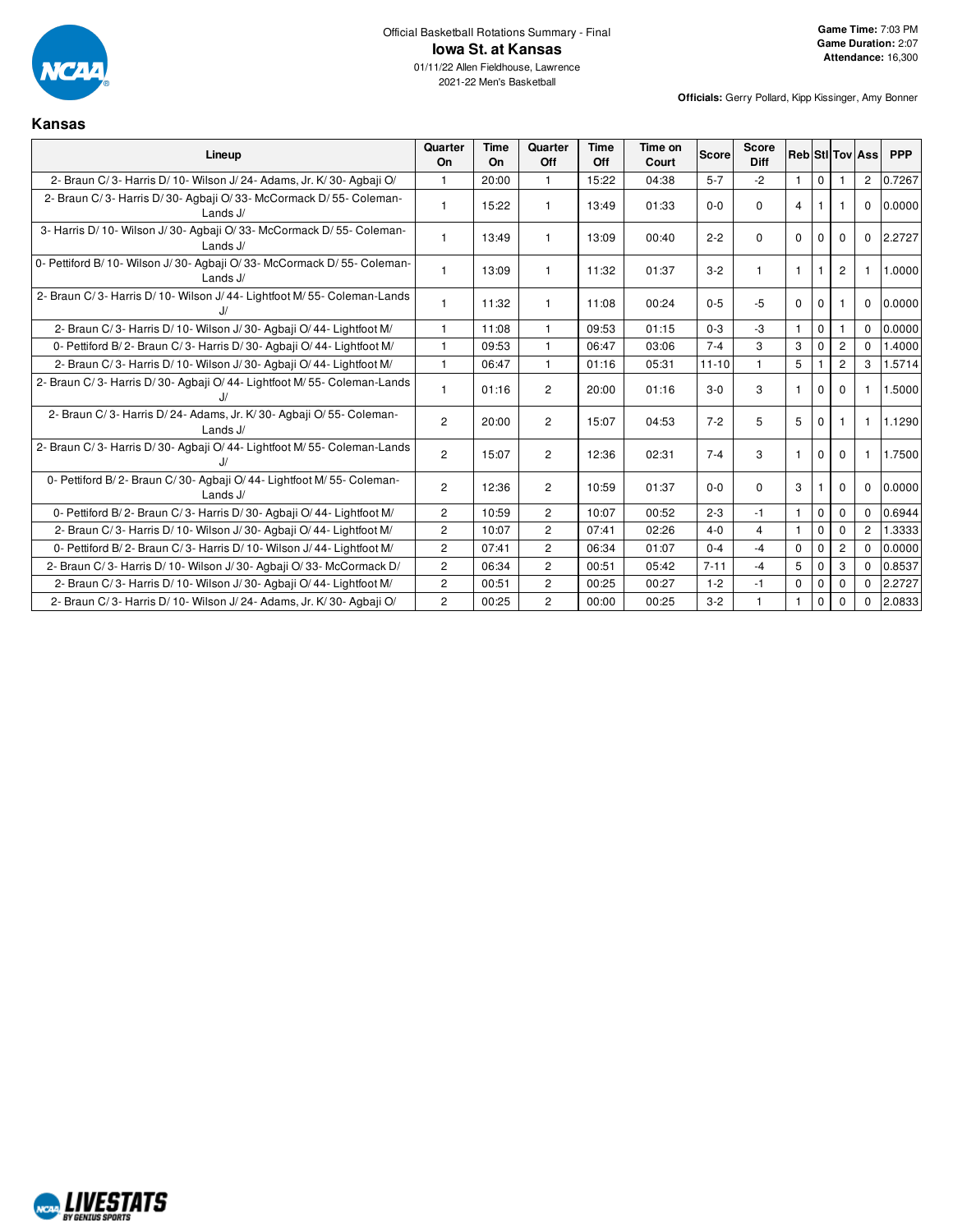

2021-22 Men's Basketball

| Lineup                                                                       | <b>Time</b> | <b>Score</b> | <b>Score Diff</b> | Pts/Min | Reb            | Stl I          | Tov            | Ass                   | <b>PPP</b> |
|------------------------------------------------------------------------------|-------------|--------------|-------------------|---------|----------------|----------------|----------------|-----------------------|------------|
| 1- Brockington I/2- Grill C/11- Hunter T/12- Jones R/22- Kalscheur G/        | 06:29       | $12 - 7$     | 5                 | 1.8509  | 6              | 0              | <sup>0</sup>   | $\mathbf{2}^{\prime}$ | 1.1628     |
| 1- Brockington I/5- Kunc A/11- Hunter T/12- Jones R/22- Kalscheur G/         | 05:47       | $8 - 10$     | $-2$              | 1.3833  | 6              |                | 3              |                       | 0.9009     |
| 1- Brockington I/4- Conditt G/11- Hunter T/22- Kalscheur G/23- Enaruna T/    | 05:29       | $8 - 11$     | -3                | 1.4590  | $\overline{2}$ | $\overline{2}$ | $\overline{2}$ |                       | 0.9132     |
| 1- Brockington I/5- Kunc A/11- Hunter T/22- Kalscheur G/23- Enaruna T/       | 02:59       | $6 - 7$      | $-1$              | 2.0112  |                |                | $\Omega$       |                       | 1.5000     |
| 1- Brockington I/2- Grill C/3- Jackson T/5- Kunc A/12- Jones R/              | 02:58       | $6 - 4$      | $\overline{c}$    | 2.0225  |                |                | $\Omega$       |                       | 1.5000     |
| 1- Brockington I/2- Grill C/5- Kunc A/11- Hunter T/22- Kalscheur G/          | 02:21       | $4 - 8$      | $-4$              | 1.7021  |                |                | $\Omega$       |                       | 0.8000     |
| 1- Brockington I/ 11- Hunter T/ 12- Jones R/ 22- Kalscheur G/ 23- Enaruna T/ | 02:07       | $1 - 6$      | $-5$              | 0.4724  |                | $\Omega$       | $\overline{2}$ | $\Omega$              | 0.2252     |
| 1- Brockington I/2- Grill C/4- Conditt G/11- Hunter T/22- Kalscheur G/       | 01:43       | $0 - 1$      | $-1$              | 0.0000  |                | $\Omega$       | $\overline{c}$ | $\Omega$              | 0.0000     |
| 1- Brockington I/4- Conditt G/5- Kunc A/11- Hunter T/22- Kalscheur G/        | 01:37       | $7-0$        | $\overline{7}$    | 4.3299  | $\overline{c}$ |                | $\Omega$       | $\overline{c}$        | 2.0349     |
| 2- Grill C/3- Jackson T/4- Conditt G/5- Kunc A/22- Kalscheur G/              | 01:33       | $0-0$        | $\mathbf 0$       | 0.0000  | 3              | $\Omega$       |                | $\Omega$              | 0.0000     |
| 1- Brockington I/2- Grill C/4- Conditt G/5- Kunc A/11- Hunter T/             | 01:27       | $0 - 3$      | -3                | 0.0000  |                | $\Omega$       |                | $\Omega$              | 0.0000     |
| 2- Grill C/4- Conditt G/11- Hunter T/22- Kalscheur G/23- Enaruna T/          | 01:07       | $3-0$        | 3                 | 2.6866  | $\Omega$       |                | $\Omega$       |                       | 3.0000     |
| 1- Brockington I/2- Grill C/3- Jackson T/12- Jones R/22- Kalscheur G/        | 01:01       | $2 - 2$      | $\mathbf 0$       | 1.9672  |                | $\Omega$       | $\Omega$       | $\Omega$              | 1.0000     |
| 2- Grill C/3- Jackson T/5- Kunc A/12- Jones R/22- Kalscheur G/               | 00:57       | $0 - 0$      | $\mathbf 0$       | 0.0000  | $\overline{c}$ | $\Omega$       | $\Omega$       | $\Omega$              | 0.0000     |
| 1- Brockington I/2- Grill C/11- Hunter T/12- Jones R/23- Enaruna T/          | 00:43       | $2 - 0$      | $\overline{c}$    | 2.7907  | $\overline{c}$ | $\Omega$       | $\Omega$       | $\Omega$              | 2.0000     |
| 1- Brockington I/3- Jackson T/4- Conditt G/5- Kunc A/22- Kalscheur G/        | 00:40       | $2 - 1$      |                   | 3.0000  |                | $\Omega$       | $\Omega$       | $\Omega$              | 2.0000     |
| 2- Grill C/3- Jackson T/4- Conditt G/22- Kalscheur G/23- Enaruna T/          | 00:32       | $0 - 2$      | $-2$              | 0.0000  | $\Omega$       | $\Omega$       |                | $\Omega$              | 0.0000     |
| 1- Brockington I/2- Grill C/5- Kunc A/12- Jones R/22- Kalscheur G/           | 00:23       | $0 - 0$      | $\Omega$          | 0.0000  | $\Omega$       | $\Omega$       | $\Omega$       | $\Omega$              | 0.0000     |
| 1- Brockington I/5- Kunc A/12- Jones R/21- Walker J/22- Kalscheur G/         | 00:07       | $0 - 0$      | $\Omega$          | 0.0000  |                | $\Omega$       | $\Omega$       | $\Omega$              | 0.0000     |
| 1- Brockington I/2- Grill C/3- Jackson T/5- Kunc A/23- Enaruna T/            | 00:00       | $0-0$        | $\mathbf 0$       | NaN     | $\Omega$       | $\Omega$       | 0              | $\Omega$              | 0.0000     |
| 1- Brockington I/2- Grill C/4- Conditt G/11- Hunter T/23- Enaruna T/         | 00:00       | $0 - 0$      | $\mathbf 0$       | NaN     | $\Omega$       | $\Omega$       | $\Omega$       |                       | 0.0000     |